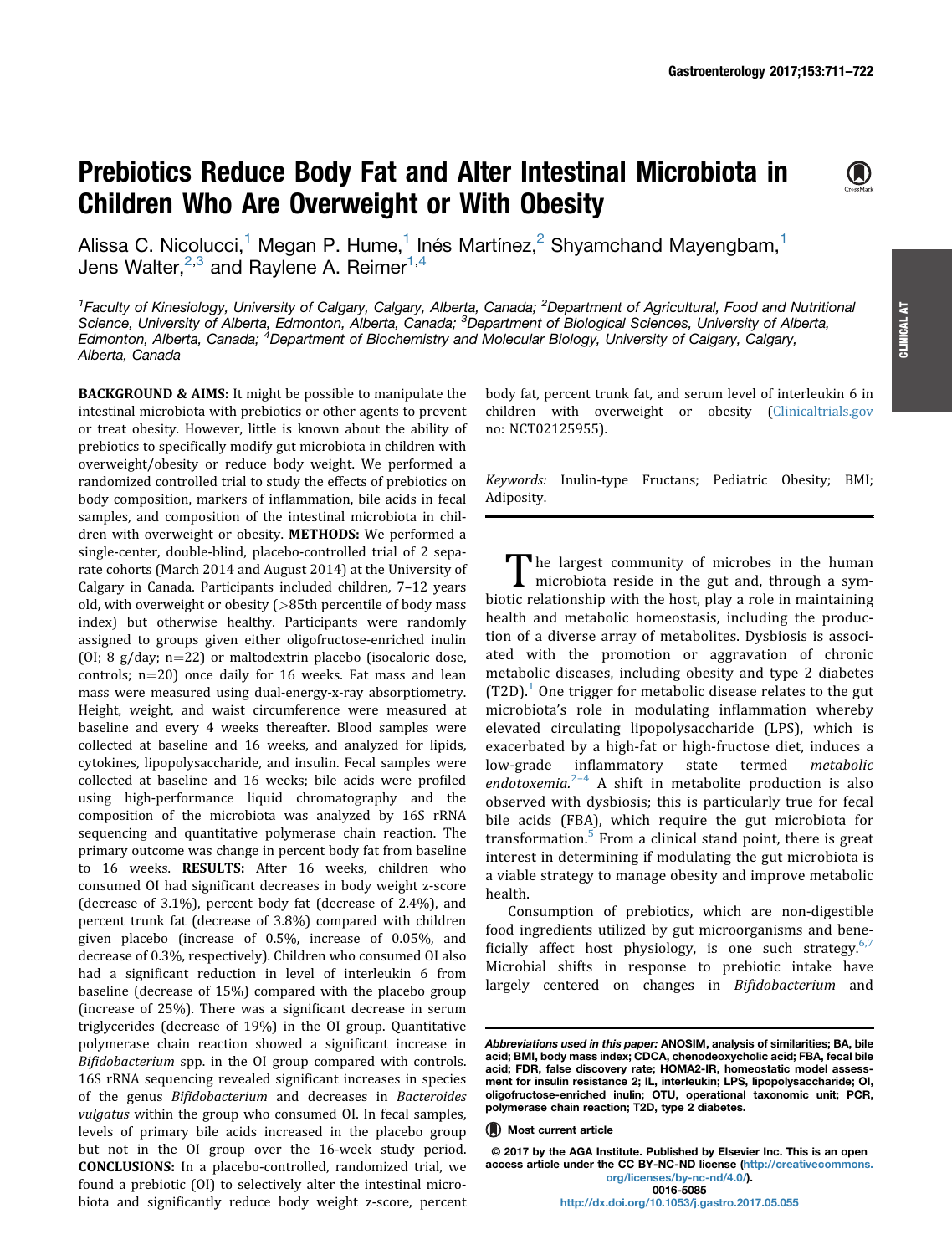### EDITOR'S NOTES

#### BACKGROUND AND CONTEXT

Manipulation of intestinal bacteria by prebiotics may aid in obesity prevention or treatment.

#### NEW FINDINGS

After 16 weeks, supplementation with prebiotics normalized weight gain, significantly reduced percent body fat and trunk fat, as well as significantly changed the gut microbial composition including increased Bifidobacterium spp.

#### LIMITATIONS

The study population was primarily Caucasian and middle to high socioeconomic status, which might reduce generalizability.

#### IMPACT

Prebiotics are a potential dietary intervention in children with overweight/obesity.

Lactobacillus, 2 common genera that may be increased with prebiotics and are associated with their beneficial effects on host health.<sup>[6](#page-9-0)</sup> However, with the understanding that global community structure and microbial diversity is important for intestinal and host health, there is a need to examine broader microbial changes that occur in response to pre-biotics, for example with sequencing approaches.<sup>[7](#page-9-0)</sup> This approach is lacking in studies with children.

In a systematic review of clinical trials, prebiotic intake was associated with a significant improvement in satiety, postprandial glucose, and insulin concentrations in adult subjects<sup>[8](#page-9-0)</sup>. Consumption of an inulin/oligofructose blend has also been shown to increase Bifidobacterium spp. and Faecalibacterium prausnitzii, which both negatively correlated with LPS and Bifidobacterium spp. negatively correlated with percent fat mass and low-density lipoprotein cholesterol. $9,10$  These promising outcomes in adults justify the assessment of prebiotics as a dietary intervention to modulate gut microbiota and metabolic outcomes in pediatric obesity.

Excess weight in childhood tends to persist into adulthood and is an early risk factor for obesity-associated morbidity and mortality, highlighting the importance of early intervention. $11$  The potential for prebiotics to influence body weight in children was suggested by the slowed rate of weight gain observed in a trial assessing combined prebiotic and calcium intake in non-obese healthy chil $d$ ren.<sup>[12,13](#page-9-0)</sup> To date, however, there is no research assessing the totality of changes in gut microbiota in children with overweight and obesity with prebiotic intervention. There is also limited research assessing global microbial composition of children with overweight and obesity with or without an intervention. Therefore, our objective was to assess the effect of prebiotic supplementation on gut microbiota, FBAs, and associated metabolic outcomes (body composition, serum inflammatory markers, lipid profile, and fasting glucose and insulin concentrations) in otherwise healthy children with overweight and obesity.

### Materials and Methods

#### Subjects

Male and female children, aged 7–12 years with overweight or obesity ( $\geq 85^{\text{th}}$  body mass index (BMI) percentile) were voluntarily recruited from Calgary, Canada. This was a single centre, double-blind, placebo-controlled trial conducted in 2 separate cohorts (March 2014 and August 2014) at the University of Calgary. Following screening, subjects were randomly assigned using computer-generated numbers (and stratified according to age, sex, and BMI) to either prebiotic oligofructose-enriched inulin (OI) or placebo control maltodextrin for 16 weeks. The randomization was performed by an investigator that did not interact with the subjects, and 1 research assistant was responsible for all product distribution. Randomization sequences were not revealed to the study staff. Subjects and research staff were blinded to the treatments that were provided in identical foil packets. Parents/ care givers completed a health and lifestyle questionnaire on behalf of the subjects to assess eligibility. Eligible subjects were otherwise healthy children with  $\geq 85^{\text{th}}$  BMI percentile at a Tanner developmental stage  $\leq$  3 (assessed by physical exam by a pediatric endocrinologist from the Alberta Children's Hospital, Calgary, Canada). Exclusion criteria included type 1 or 2 diabetes, liver disease, cardiovascular abnormalities, supplement or medication use influencing appetite, weight or metabolism, currently following a weight loss diet,  $> 3$  kg weight loss 12 weeks before the initial test day, extreme changes in exercise intensity 4 weeks prior, or antibiotic use < 3 months prior.

This study, which was powered on the primary objective of reduction in percent body fat with 80% power and  $\alpha = .05$ . required a minimum of 18 subjects per group.<sup>[14](#page-9-0)</sup> An additional 4 subjects were added per group to compensate for a potential 20% drop-out rate.<sup>[8](#page-9-0)</sup> Ethics approval was received from the Conjoint Health Research Ethics Board at the University of Calgary, REB13-0975. Written and informed consent was provided by the parents and verbal assent was provided by the subjects before the initial test day.

### Dietary Intervention

Subjects were randomized to consume either 8 g/day (13.2 kcal/d) of OI, (Synergy1; BENEO GmbH, Mannheim, Germany) or an isocaloric dose of 3.3 g/day of maltodextrin placebo (Agenamalt 20.222; Agrana, Konstanz, Germany). Maltodextrin has a similar taste and appearance to Synergy1 and has been used previously in prebiotic trials.<sup>[8](#page-9-0)</sup> The prebiotic and placebo were consumed as a powder and provided to participants in pre-weighed individual packets. Participants and their parent(s) were instructed to dissolve an entire packet in 250 mL of water in a provided reusable water bottle. They were instructed to consume half the dose for the first 2 weeks, to promote adaptation and mitigate gastrointestinal symptoms, and the full dose for the remaining 14 weeks, 15–20 minutes before their evening meal. Empty and unused packets were returned to measure compliance. Our objective was to examine the effects of the prebiotic supplementation independent of any other lifestyle changes; therefore, subjects purchased their own food, were instructed to eat until comfortably full, and maintain their usual level of physical activity. An informal interview was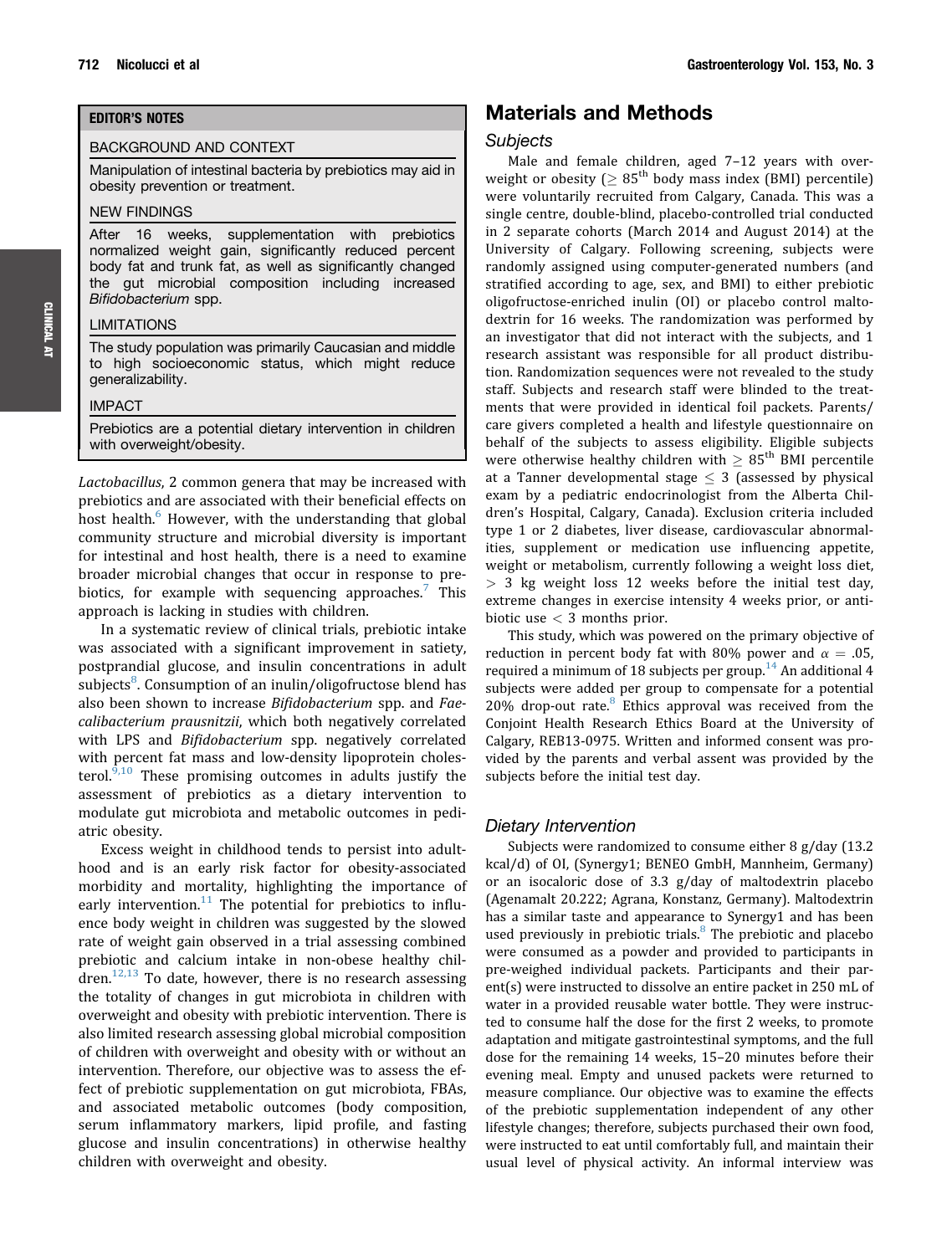conducted at the end of the study to assess if subjects and their parents remained blinded throughout the study.

### Physical Characteristics and Body Composition

Fat mass and lean mass were measured using whole-body dual-energy x-ray absorptiometry (DXA; Hologic QDR 4500; Hologic, Inc, Bedford, MA). Android and gynoid fat was estimated using the Hologic QDR software according to Arnberg et al.<sup>[15](#page-9-0)</sup> The android to gynoid fat ratio  $(A:G)$  was calculated as [android fat mass/gynoid fat mass]. Height, weight, and waist circumference were measured in duplicate at baseline and every 4 weeks thereafter. Height and weight z-scores were calculated using the Baylor College of Medicine-Body Composition Laboratory: Pediatric Body Composition Reference Charts online calculator.<sup>[16](#page-9-0)</sup> To track physical activity, subjects completed the Godin's Leisure-Time Exercise Questionnaire<sup>[17](#page-9-0)</sup> at the initial, mid, and final test days.

#### Blood Analysis

A fasted blood sample was obtained at baseline and final test days. Serum lipids were analyzed by Calgary Lab Services (Calgary, Canada). Serum inflammatory cytokines were quantified using Human Adipokine Milliplex kits (Millipore, St. Charles, MO) and Luminex instrument at Eve Technologies (Calgary, AB, Canada). Plasma LPS was measured using the Pyro-Gene Recombinant Factor C Endotoxin Detection assay (Lonza Group Ltd, Basel, Switzerland) and fasted plasma glucose using the Glucose Trinder assay (Stanbio Laboratory, Boerne, TX). Fasting insulin was quantified using a Human Insulin ELISA kit (Millipore) and insulin resistance estimated using the homeostatic model assessment for insulin resistance 2 (HOMA2-IR).<sup>[18](#page-9-0)</sup>

### FBA Analysis

FBAs were profiled using high-performance liquid chro-matography.<sup>[19](#page-9-0)</sup> Briefly, lyophilized, powdered fecal samples (10-20 mg) were suspended in water (250  $\mu$ L) and heated for 10 minutes at 90 $^{\circ}$ C. Samples were cooled then incubated for 16 hours at 37 $\degree$ C after adding 250  $\mu$ L of sodium acetate buffer (100 mmol/L, pH 5.6) containing 15 units of cholylglycine hydrolase and 150 units of sulfatase. Isopropanol (500  $\mu$ L) and 1 mol/L NaOH (100  $\mu$ L) were then added and alkaline hydrolysis was performed by incubating 2.5 hours at  $60^{\circ}$ C. An internal standard (nordeoxycholic acid, 50 nmol/L) and 3 mL of 0.1 mol/L NaOH was added and FBAs were extracted through ultrasonication for 1 hour. After centrifugation, the supernatant was collected and cleaned using a Sep Pak tC18 cartridge where the FBAs were eluted with 6 mL of methanol. The eluate was dried under Speedvac at  $40^{\circ}$ C. The unconjugated FBAs were derivatized by adding 150  $\mu$ L of triethylamine (10  $\mu$ L/mL) and 2-acetobromophenone (12 mg/mL) to their 24-phenacyl esters under ultrasonication for 1.5 hours at  $50^{\circ}$ C. The derivatized FBAs were further cleaned using a Sep-Pak silica cartridge and the eluate was dried under Speedvac at  $30^{\circ}$ C. The derivatized samples were suspended in 82% methanol and filtered through a 3 kDa centrifuge filter before injecting into the high-performance liquid chromatography. Individual bile acid (BA) 24-phenacyl esters were detected at  $\lambda_{254nm}$ .

### Gut Bacterial Community Profiling–16S rRNA Quantitative Polymerase Chain Reaction

Subjects and parent(s) were instructed to collect a stool sample preferably the evening before but up to 3 days before baseline and final test days using a stool collection kit. Stool was placed in a sterile conical tube and stored in a biohazard bag in the participant's home freezer. Samples were brought to the laboratory on ice and stored at  $-80^{\circ}$ C until analysis. Total bacterial DNA was extracted using FastDNA Spin Kit for Feces (MP Biomedicals, Lachine, QC, Canada) and quantified using the Nanodrop 2000 (Thermo Fisher Scientific Inc, Waltham, MA). All samples were diluted to 4 ng/ $\mu$ L before storage at -30 $\degree$ C. Amplification and detection was conducted in 96-well plates with SYBR Green qualitative polymerase chain reaction (qPCR) Master Mix (BioRad, Hercules, CA) according to our previous work<sup>[20](#page-9-0)</sup> using group specific primers.<sup>[21](#page-9-0)</sup>

# Gut Bacterial Community Profiling–16S rRNA Illumina Sequencing

Ethanol precipitation was performed on extracted bacterial DNA to ensure a purified sample. Quantification was performed using Qubit dsDNA assay (Life Technologies, Grand Island, NY) and diluted to 5  $\frac{mg}{\mu}$  working concentration. Microbial profiling was conducted using the Illumina MiSeq platform, according to the Illumina 16S Metagenomics Sequencing Library Preparation protocol and in accordance with our previous work $^{22}$  $^{22}$  $^{22}$  (Centre for Health Genomics and Informatics, Calgary, AB, Canada). Primary PCRs amplified the V3-V4 region of the 16S rRNA gene and secondary PCRs attached dual indices to amplified regions with manufacturer recommended primers.<sup>[22](#page-9-0)</sup> Sequencing was performed with dual indexed paired 300 bps. Results were approximately 20 million total reads.

### Gut Bacterial Community Analysis - 16S rRNA Illumina Sequencing

Because of poor merging between the primers, the V3 region was selected for the analysis as it consisted of higher quality sequences. Microbial community analysis was performed as described in Krumbeck et al. $^{23}$  $^{23}$  $^{23}$  Sequences were trimmed to 250 nts and filtered using the FASTX-toolkit. Chimeras were removed and operational taxonomic units (OTUs) with 98% homology were generated using USEARCH. Sequences were classified from phylum to genus level using the Ribosomal Database Project MultiClassifier. Alpha and betadiversity metrics were calculated in QIIME using rarefied data to control for the number of sequences in each sample. All taxonomic data was calculated as proportions of sequences based on the total number of sequences for each sample.

### Statistical Analysis–Biological and qPCR Outcomes

Data were presented as mean  $\pm$  SEM. Analysis was performed on an intent-to-treat basis, regardless of subject compliance or completion. Cases with missing outcomes were excluded from analysis for that outcome. Normality was verified for each outcome and corresponding non-parametric tests were conducted on outcomes with a skewed distribution. Parametric tests were used to compare baseline measurements (independent  $t$ -test), between-group differences using mean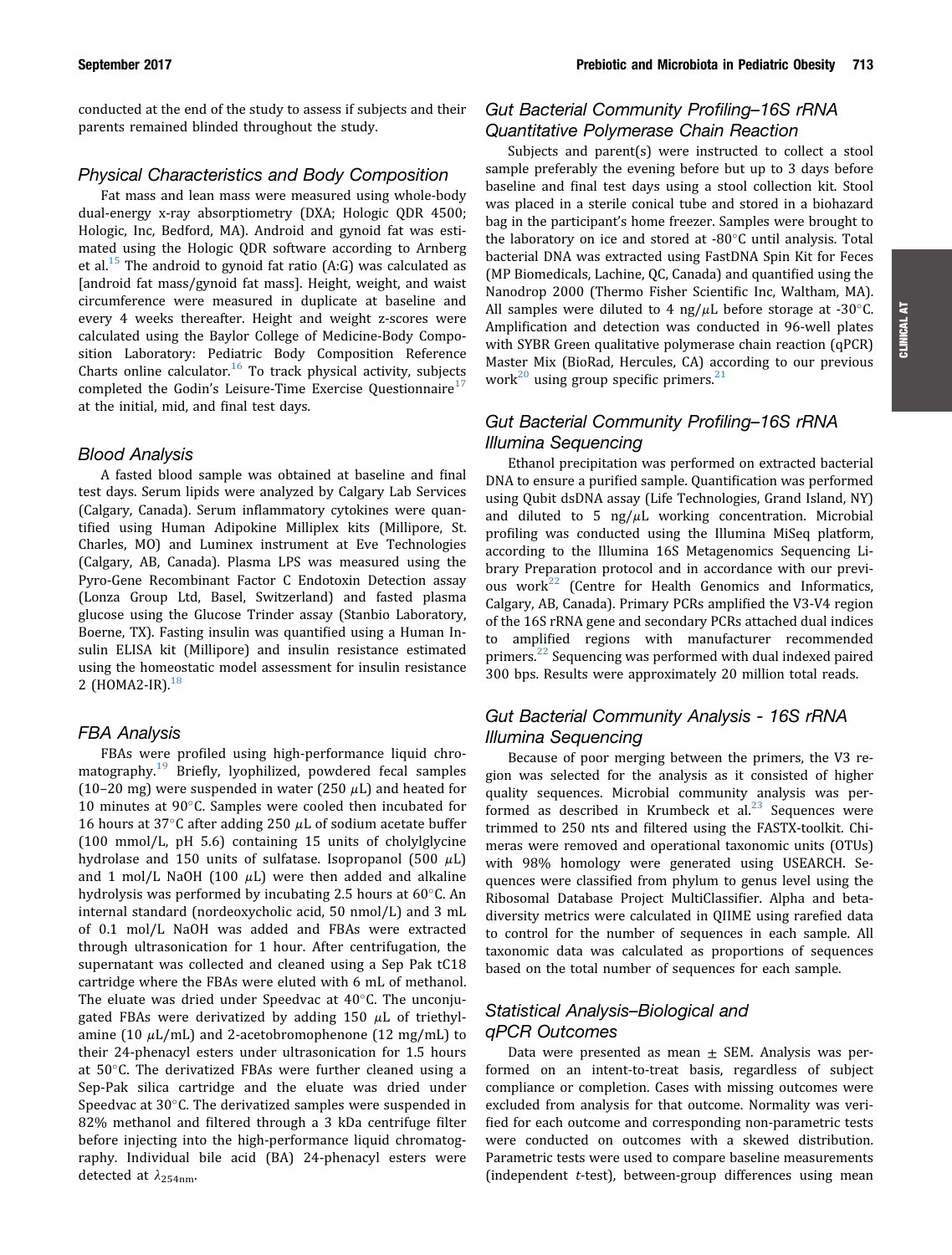differences from the 2 time points (independent  $t$ -test) and within-group differences (dependent  $t$ -test). Outcomes were further analyzed using an analysis of covariance (ANCOVA) assessing for sex, age, and BMI as potential covariates. Height, body weight, and waist circumference, which were measured multiple times, were analyzed using a mixed model repeated measures ANOVA with Bonferroni adjustment.

### Statistical Analysis–16S rRNA Illumina Sequencing

Data were presented as mean  $\pm$  SD. All statistical analysis was performed using R version  $3.2.2<sup>24</sup>$  $3.2.2<sup>24</sup>$  $3.2.2<sup>24</sup>$  Wilcoxon signed-rank tests were used to analyze within-group differences for microbial groups and alpha-diversity. Between-group differences were evaluated using linear mixed-effect model with package "lme4" assessing the interaction between treatment groups and time. $25$  Beta-diversity was assessed based on Bray-Curtis distances and significance was determined using an analysis of similarities (ANOSIM) with the "vegan" package.<sup>[26](#page-10-0)</sup> To account for multiple comparisons an false discovery rate (FDR) correction was applied with the "fdrtool" package. $27$  For corrected P values, significance was set at  $<$  .2.

All authors had access to study data and reviewed and approved the final manuscript.

# **Results**

#### Subject Characteristics

A total of 42 subjects consented to participate in the study of which 22 were randomized to the prebiotic group and 20 to the placebo. A total of 4 subjects withdrew for personal reasons (time constraints) or otherwise not specified (Supplementary Figure 1). Therefore, a total of 38 children, 20 in the prebiotic group and 18 in the control group, completed the study (90% retention). There were no significant differences in baseline characteristics between the groups (Table 1). A total of 81.8% of participants were

Table 1.Participant Baseline Characteristics by Treatment Group<sup>a</sup>

| Characteristics     | Prebiotics      | Placebo        | P value |
|---------------------|-----------------|----------------|---------|
| Sex, No.            |                 |                |         |
| Male                | 12              | 12             | .721    |
| Female              | 10              | 8              |         |
| Age, y              | $10.4 + 0.3$    | $10.2 + 0.4$   | .724    |
| Body weight, kg     | $58.5 + 3.1$    | 59.6 $\pm$ 4.5 | .837    |
| Body weight z-score | $2.25 + 0.12$   | $2.14 + 0.16$  | .573    |
| Height, cm          | $148.1 + 2.4$   | $147.1 + 2.8$  | .783    |
| Height z-score      | $1.31 \pm 0.24$ | $0.97 + 0.22$  | .304    |
| BMI, $kq/m^2$       | $26.3 \pm 0.7$  | $26.9 + 1.3$   | .653    |
| % Total body fat    | $42.5 + 1.3$    | $41.8 \pm 1.2$ | .688    |
|                     |                 |                |         |

Abbreviations: z-score, standard score; BMI, body mass index.

<sup>a</sup>Values are mean  $\pm$  SEM, n=22 prebiotics and n=20 placebo; 1 participant did not attend the initial test day so researcher-measured outcomes are  $n=19$  for placebo.

white and 18.2% classified as "Other" (represented by black and Hispanic).

### Improvements in Anthropometry and Body Composition With Prebiotic

Prebiotic consumption slowed weight gain compared with placebo. Although absolute body weight increased in both groups over 16 weeks, the increase was significantly higher in placebo (2.4-fold greater weight gain) compared with prebiotic ([Table 2](#page-4-0)). Age and sex-specific analysis of body weight showed significant decreases in body weight z-score within the prebiotic group ( $P = .006$ ). The interaction of treatment and time significantly influenced BMI  $(P = .009)$  whereby there was no change in BMI within the prebiotic group compared with baseline, but at all 4 time points compared with baseline, BMI significantly increased in the placebo group (Supplementary Figure 2). Percent total body fat was significantly lower with OI compared with placebo ( $P = .005$ ; [Figure 1\)](#page-5-0). Both groups had a significant increase in lean mass. Regional body fat assessment showed significant decreases in percent trunk fat within the prebiotic group ( $P = .019$ ) and significant differences between the groups ( $P = .029$ ). Percent android fat tended to be reduced in prebiotic vs placebo ( $P = .055$ ).

### Prebiotics Induced Marginal Changes in Systemic Inflammation

There was little change in the serum inflammatory profile within the prebiotic and placebo groups (Supplementary Table 1). Although there was a 31% decrease in serum C-reactive protein in the prebiotic group and an 8% increase in the placebo group, this was not significantly different. Between-group analysis did show a significant reduction in interleukin (IL)-6 from baseline with OI, whereas placebo increased ( $P = .01$ ). There was a trend  $(P = .088)$  for LPS to be decreased  $(-1.9\times)$  with OI intake and increased with placebo  $(1.4\times)$ .

### Metabolic Outcomes

There was a significant decrease in serum triglycerides within the prebiotic group, but no between-group differences in lipid profile (Supplementary Table 2). There were no differences in fasting glucose, insulin, or HOMA2-IR within or between groups. At the end of the trial, however, 4 of the subjects in the prebiotic group (3 male, 1 female, baseline BMI 29.0  $\pm$  2.9 kg/m<sup>2</sup>, baseline percent total body fat 46.7  $\pm$  2.2%, baseline trunk fat 46.7  $\pm$  2.2%, baseline HOMA2-IR 2.5  $\pm$  0.2), compared with zero in the placebo group, were no longer classified as insulin-resistant as defined by HOMA2-IR (HOMA2-IR  $> 2.10$ ).<sup>[28](#page-10-0)</sup>

### Fecal Bile Acids

Primary FBAs, cholic acid and chenodeoxycholic acid (CDCA) were significantly different between the OI and placebo group after adjusting for age, sex, initial BMI, and compliance [\(Table 3](#page-5-0)). Within-group analysis showed significant increases in both primary FBAs in the placebo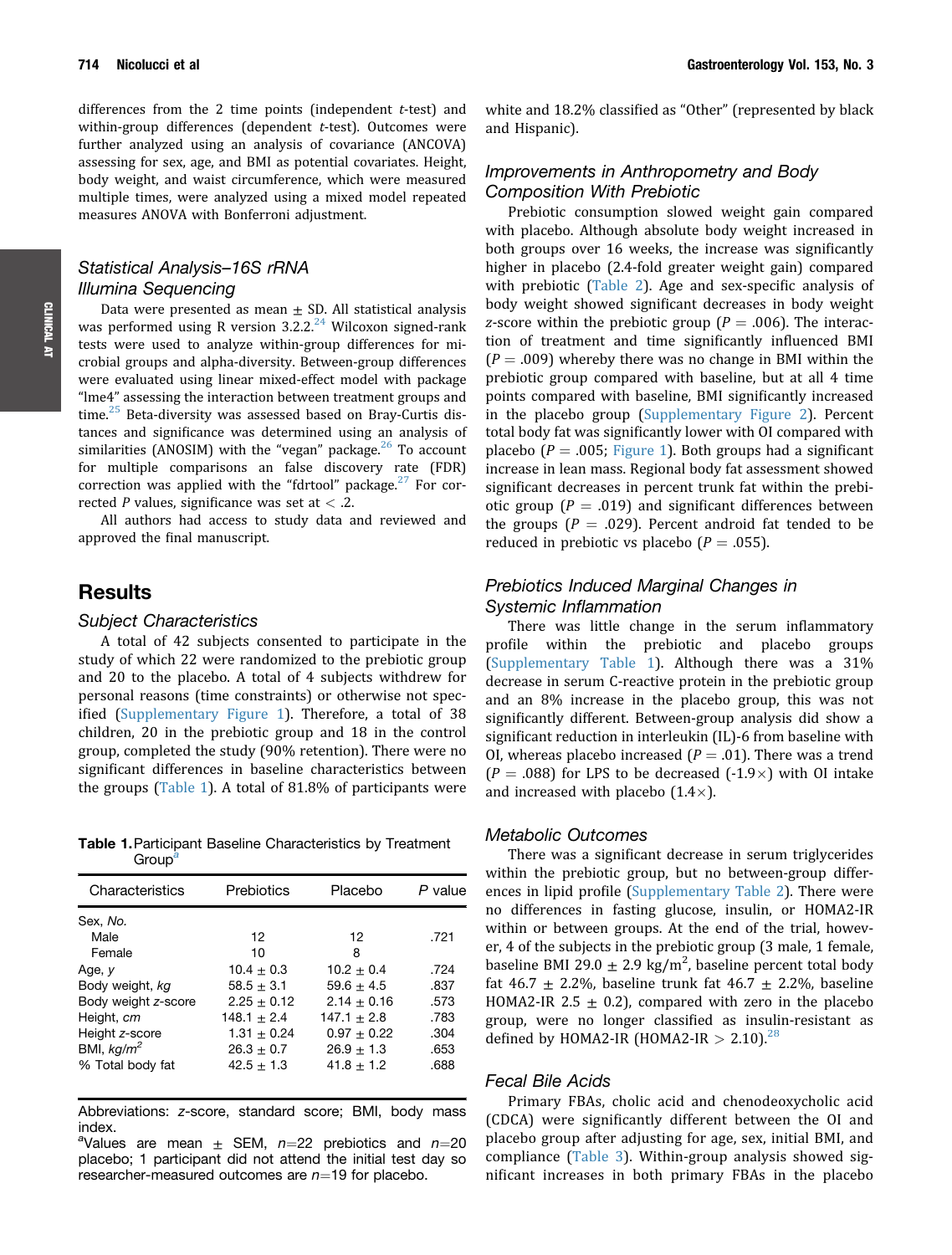| Table 2.Changes in Anthropometric Outcomes in Children (7-12 Years) With Overweight and Obesity Consuming Ol (Prebiotic) or Placebo for 16 Weeks <sup>a</sup> |                 |                               |                              |                                   |                                   |                                   |                         |                                 |                                                                 |
|---------------------------------------------------------------------------------------------------------------------------------------------------------------|-----------------|-------------------------------|------------------------------|-----------------------------------|-----------------------------------|-----------------------------------|-------------------------|---------------------------------|-----------------------------------------------------------------|
|                                                                                                                                                               |                 |                               | Prebiotics                   |                                   |                                   | Placebo                           |                         |                                 |                                                                 |
| Outcome                                                                                                                                                       | Initial         | Final                         | lithin group<br>P value<br>ξ | Change                            | Initial                           | Final                             | Within group<br>P value | Change                          | Between groups<br>P value                                       |
| Height (cm)                                                                                                                                                   | $148.1 \pm 2.4$ | $50.5 \pm 2.4$                | $-001$                       | $2.3 \pm 0.3$                     | $47.1 \pm 2.8$                    | $49.1 \pm 2.9$                    | $\frac{5}{2}$           | $2.0 \pm 0.2$                   |                                                                 |
| Height z-score                                                                                                                                                | $1.31 \pm 0.24$ | $1.37 \pm 0.24$               | <b>139</b>                   | $0.06 \pm 0.04$                   | $0.97 \pm 0.22$                   | $0.99 \pm 0.23$                   | .481                    | $0.03 \pm 0.04$                 |                                                                 |
| Body weight (kg)                                                                                                                                              | $58.5 \pm 3.1$  | $59.6 \pm 3.1$                | 009                          | $\pm 0.4$<br>$\frac{1}{\sqrt{2}}$ | $59.6 \pm 4.5$                    | $62.2 \pm 4.8$                    | $-007$                  | $2.6 \pm 0.4$                   | ង់ កូ <u>ទី ទី កូ ឆ្ ធំ ទី ទី</u><br>ភូ ទី ទី ភី ខី ភី ខី ទី ទី |
| Body weight z-score                                                                                                                                           | $2.25 \pm 0.10$ |                               | .006                         | $0.07 \pm 0.02$                   | $2.14 \pm 0.16$<br>88.1 $\pm$ 3.0 | $2.14 \pm 0.16$<br>93.7 $\pm$ 3.5 | .79                     | $0.01 \pm 0.02$                 |                                                                 |
| Waist-iliac crest (cm)                                                                                                                                        | $87.3 \pm 2.1$  | $2.18 \pm 0.12$<br>92.0 ± 2.2 | .001                         | $\pm 0.9$<br>4.8                  |                                   |                                   | $-007$                  | $5.6 \pm 0.1$<br>-1.7 $\pm$ 0.6 |                                                                 |
| Waist-umbilicus (cm)                                                                                                                                          | $91.2 \pm 2.2$  | $89.2 \pm 2.1$                | $\frac{2}{5}$ $\frac{8}{5}$  | $-2.1 \pm 0.8$                    | $92.6 \pm 3.3$                    | $90.9 + 3.2$                      | 800                     |                                 |                                                                 |
| Bone mineral density                                                                                                                                          | $0.72 \pm 0.01$ | $0.73 \pm 0.01$               |                              | $0.01 \pm 0.04$                   | $0.71 \pm 0.01$                   | ± 0.01<br>0.71                    | .116                    | $0.01 \pm 0.02$                 |                                                                 |
| BMI (kg/ $m^2$ )                                                                                                                                              | $26.2 \pm 0.7$  | $26.0 + 0.7$                  | <b>199</b>                   | $\pm 0.2$<br>$-0.3$               | $26.9 \pm 1.3$                    | $\pm 1.3$<br>27.3                 | 8                       | $0.4 \pm 0.2$                   |                                                                 |
|                                                                                                                                                               |                 |                               |                              |                                   |                                   |                                   |                         |                                 |                                                                 |

Abbreviations: OI, oligofructose-enriched inulin;

± SEM,

n

=22 for prebiotic and

n

 $=$ 19 for placebo.

aValues are mean

Z-score, standard score; BMI, body mass index.

<span id="page-4-0"></span>September 2017 **Prebiotic and Microbiota in Pediatric Obesity** 715

group. There were no significant changes in secondary FBAs within or between treatment groups. The percentage of CDCA to total FBAs (CDCA%) was significantly increased within the placebo group over time and the between-group difference showed a higher percentage in placebo vs OI.

### Characterization of Gut Microbial Changes

Quantitative analysis of specific taxa (qPCR) showed a within-group difference of increased Bifidobacterium spp. in prebiotic ( $P = .023$ ) and decreased *Clostridium* cluster XI  $(P = .044)$  in placebo (Supplementary Table 3). A significant between-group difference was seen for Bifidobacterium spp. with OI intake resulting in significantly higher abundance than placebo at 16 weeks ( $P = .049$ ). The change in Bifidobacterium spp. from baseline was also significantly different between the prebiotic and placebo group (1.71%  $\pm$ 0.80 vs  $0.13\% \pm 0.94$ ,  $P = .049$ .

A community-wide analysis with Illumina 16S rRNA sequencing mirrored the outcomes from qPCR [\(Table 4\)](#page-6-0). OI consumption resulted in a significant bifidogenic response over the 16 weeks within the prebiotic group. Actinobacteria, the only observed phylum level change, significantly increased 1.4 fold ( $P = .008$ , FDR=0.217) and at the genus level Bifidobacterium abundance significantly increased. Moreover, 2 OTUs most likely representing Bifidobacterium adolescentis (OTU\_2169) and Bifidobacterium longum (OTU\_2403) significantly increased. Between-group analysis highlighted an interaction effect of treatment and time on Bifidobacterium longum (OTU\_14) although not statistically significant (Supplementary Table 4).

Further analysis of within- and between-group differences showed significant changes in bacterial community composition beyond Bifidobacterium. Within-group analysis showed significant decreases in Faecalibacterium prausnitzii (OTU\_2516) abundance with prebiotic ( $P =$ .002, FDR $=0.153$ ) ([Table 4](#page-6-0)). The interaction between treatment and time significantly influenced 2 separate OTUs representing F. prausnitzii (OTU\_2516 and OTU\_1938) (Supplementary Table 4). Although no significant changes in the Bacteroidetes phylum or the genus Bacteroides were observed, Bacteroides sp. (OTU\_29) was significantly influenced by the interaction of treatment and time. OTU level analysis of within-group differences revealed OI significantly decreased Bacteroides vulgatus (OTU\_2492,  $P = .005$ , FDR=0.155) [\(Table 4](#page-6-0)). Significant decreases in OTU\_2376 representing Ruminococcus gauvreauii were also observed with consumption of OI, whereas decreases observed in genus Ruminococcus were not statistically significant following adjustment ( $P = .026$ ,  $FDR = 0.311$ .

The Shannon and Simpson Index, which were used to assess alpha-diversity, significantly decreased within both groups and no significant change in observed OTUs was detected within either group ([Table 4\)](#page-6-0). Beta-diversity, assessed using nonmetric multidimensional scaling plots based on Bray-Curtis distances, revealed differential clustering within the prebiotic group from baseline to 16 weeks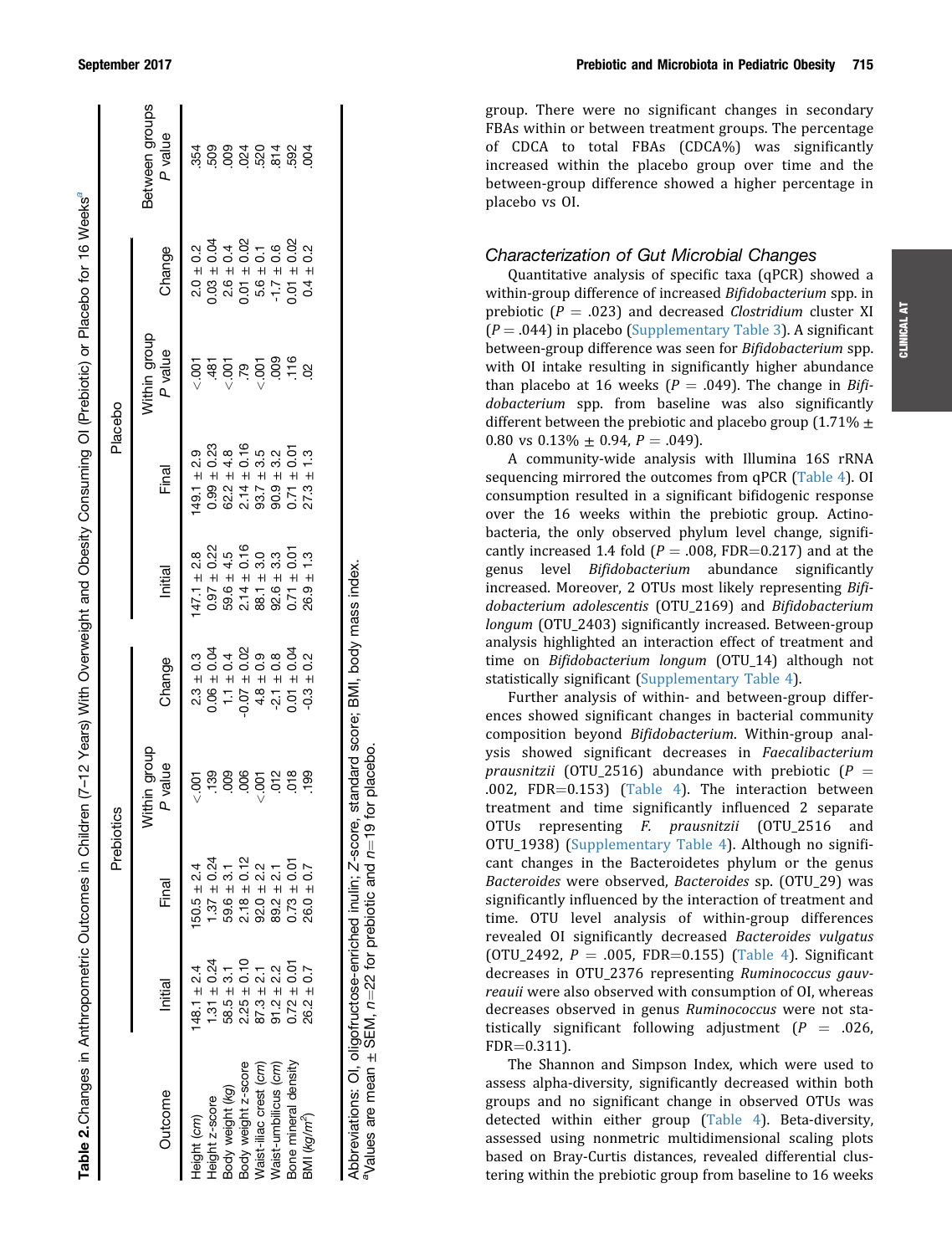<span id="page-5-0"></span>

Figure 1. Change in body composition in the prebiotic ( $n = 22$ ) and placebo  $(n = 19)$  groups over the 16-week intervention represented by mean  $\pm$ SEM.  $*P < .05$  and  $\bar{f}P < .01$  with independent t-test between the 2 groups.

determined using an ANOSIM  $(P = .042)$  (Supplemental Figure 2). However, there was no appreciable differential clustering of the data observed between the groups or within the placebo group.

#### Microbial Correlations With Clinical Biomarkers

Spearman's correlation analysis was used to assess the relationship between changes in gut microbial abundance and changes in body composition and biological parameters [\(Figure 2\)](#page-7-0). When assessing correlations with change in body

composition, changes in body weight  $(r_s=0.414, P = .012)$ , fat mass ( $r_s$ =0.358, P = .032), and BMI ( $r_s$ =0.373, P = .025) were significantly and positively correlated with changes in OTU\_2559 representing Clostridium clostridioforme and change in trunk body fat was significantly and positively correlated with change in Bacteroides vulgatus (OTU\_2492)  $(r_s=0.494, P = .002)$  and change in bacterium mpn-isolate (OTU\_1554) ( $r_s$ =0.394, P = .017). Change in OTU\_2559 was also significantly and positively correlated with changes in IL-6 ( $r_s$ =0.657, P = .0001), whereas change in serum triglycerides was significantly and positively correlated with

Table 3. Changes in Fecal Bile Acids Assessed Using HPLC in Children (7-12 years) With Overweight and Obesity Consuming OI (Prebiotic) or Placebo for 16 Weeks<sup>a</sup>

|                                     | Prebiotics        |                    |                           |                                   |                   |           |                                          |
|-------------------------------------|-------------------|--------------------|---------------------------|-----------------------------------|-------------------|-----------|------------------------------------------|
| Outcome $(\mu mol/g,$<br>dry feces) | Initial           | Final              | Within group<br>$P$ value | Initial                           | Final             | $P$ value | Within group Between groups<br>$P$ value |
| Primary Bile Acids                  |                   |                    |                           |                                   |                   |           |                                          |
| CA                                  | $1.651 + 0.500$   | $2.290 + 0.949$    | .967                      | $1.801 + 0.449$                   | $3.374 \pm 1.533$ | .007      | .043                                     |
| <b>CDCA</b>                         | $1.010 + 0.437$   | $1.246 + 0.739$    | .984                      | $0.705 + 0.293$                   | $2.539 + 1.699$   | .003      | .008                                     |
| Secondary Bile Acids                |                   |                    |                           |                                   |                   |           |                                          |
| <b>DCA</b>                          | $4.018 + 0.918$   | $6.464 + 2.303$    | .479                      | $3.974 + 0.885$                   | $7.797 + 2.853$   | .979      | .951                                     |
| iso-DCA                             | $0.372 + 0.065$   | $0.507 \pm 0.131$  | .898                      | $0.360 + 0.052$                   | $0.482 + 0.095$   | .985      | .940                                     |
| <b>LCA</b>                          | $4.694 \pm 0.880$ | $4.909 \pm 1.115$  | .574                      | $3.842 \pm 0.913$                 | $5.034 \pm 1.105$ | .247      | .202                                     |
| iso-LCA                             | $1.146 + 0.229$   | $0.895 + 0.148$    | .119                      | $1.003 + 0.170$                   | $1.103 \pm 0.147$ | .115      | .230                                     |
| <b>HDCA</b>                         | $0.344 + 0.113$   | $0.406 + 0.082$    | .697                      | $0.383 + 0.141$                   | $0.362 + 0.041$   | .759      | .500                                     |
| <b>UDCA</b>                         | $0.338 + 0.102$   | $0.516 + 0.193$    | .994                      | $0.341 + 0.082$                   | $0.450 + 0.108$   | .208      | .528                                     |
| Total Fecal Bile Acids              | $13.572 + 1.861$  | $17.233 \pm 3.811$ | .538                      | $12.409 + 2.010$ $21.141 + 5.440$ |                   | .559      | .789                                     |
| CDCA%                               | $6.89 + 2.32$     | $5.97 + 1.92$      | .821                      | $5.56 + 1.77$                     | $6.50 \pm 2.75$   | .002      | .018                                     |

Abbreviations: OI, oligofructose-enriched inulin; CA, cholic acid; CDCA, chenodeoxycholic acid; DCA, deoxycholic acid; LCA, lithocholic acid; HDCA, hyodeoxycholic acid; UDCA, ursodeoxycholic acid; CDCA%, proportion of CDCA to total fecal bile acids.

<sup>a</sup>Values are mean  $\pm$  SEM,  $n=16$  for prebiotic and  $n=13$  for placebo.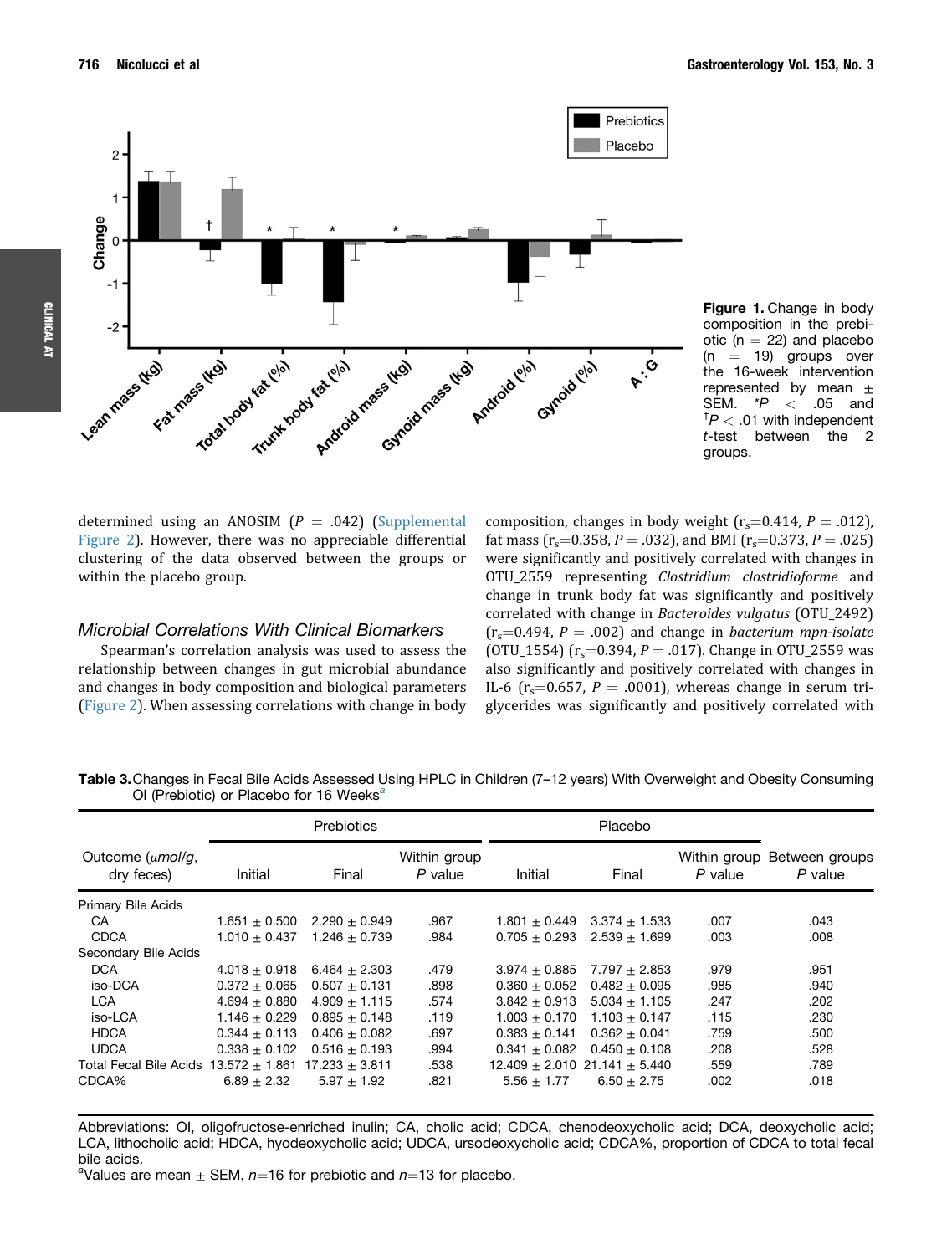<span id="page-6-0"></span>

| Table 4. Within-Group Changes of Microbial Abundance Assessed Using Illumina 16S rRNA Gene Sequencing in Children |  |  |  |  |  |
|-------------------------------------------------------------------------------------------------------------------|--|--|--|--|--|
| (7-12 years) With Overweight and Obesity Consuming OI (Prebiotic) or Placebo for 16 Weeks <sup>2</sup>            |  |  |  |  |  |

|                                                 | Mean % Bacterial Abundance $\pm$ SD |                   |                          |                   |                   |                          |  |  |  |
|-------------------------------------------------|-------------------------------------|-------------------|--------------------------|-------------------|-------------------|--------------------------|--|--|--|
|                                                 |                                     | Prebiotics        |                          | Placebo           |                   |                          |  |  |  |
| Taxonomic Group                                 | Initial                             | Final             | $P$ value<br>(adj. val.) | Initial           | Final             | $P$ value<br>(adj. val.) |  |  |  |
| Phyla                                           |                                     |                   |                          |                   |                   |                          |  |  |  |
| Actinobacteria                                  | $8.6 \pm 4.7$                       | $13.5 \pm 8.6$    | .008(.217)               | $9.4 \pm 5.5$     | $9.5 \pm 6.4$     | .410 (.938)              |  |  |  |
| <b>Bacteroidetes</b>                            | $14.7 \pm 8.6$                      | $16.7 \pm 14.8$   | .663 (.913)              | 14.7 $\pm$ 9.5    | $19.1 \pm 14.2$   | .244 (.900)              |  |  |  |
| Firmicutes                                      | $68.6 \pm 8.5$                      | $62.8 \pm 13.5$   | .338 (.842)              | 68.0 $\pm$ 7.9    | $63.8 \pm 13.2$   | .201 (.881)              |  |  |  |
| Proteobacteria                                  | $4.8 \pm 2.4$                       | $4.0 \pm 2.1$     | .151(.704)               | $4.5 \pm 2.5$     | $4.2 \pm 2.2$     | .379 (.933)              |  |  |  |
| Verrucomicrobia                                 | $0.6 \pm 0.8$                       | $0.6\pm0.9$       | .887 (.933)              | $1.1 \pm 2.7$     | $1.7 \pm 3.4$     | .754 (.965)              |  |  |  |
| Genera                                          |                                     |                   |                          |                   |                   |                          |  |  |  |
| Actinomyces                                     | $0.017 \pm 0.016$                   | $0.016 \pm 0.017$ | .408 (.866)              | $0.020 \pm 0.016$ | $0.009 \pm 0.008$ | .018 (.487)              |  |  |  |
| Bifidobacterium                                 | $5.821 \pm 3.719$                   | $9.843 \pm 6.242$ | .012(.217)               | $5.797 \pm 4.280$ | $6.655 \pm 6.168$ | .349 (.928)              |  |  |  |
| Clostridium XVIII                               | $0.611 \pm 0.534$                   | $0.637 + 0.684$   | .728 (.920)              | $0.916 \pm 0.578$ | $0.581 \pm 0390$  | .005(.487)               |  |  |  |
| Collinsella                                     | $2.072 \pm 1.706$                   | $2.966 \pm 2.947$ | .045(.419)               | $2.915 \pm 2.110$ | $2.410 \pm 2.126$ | .485 (.947)              |  |  |  |
| Dorea                                           | $2.874 \pm 1.226$                   | $2.305 \pm 1.251$ | .061(.491)               | $2.988 \pm 1.147$ | $2.418 \pm 2.241$ | .016(.487)               |  |  |  |
| Eggerthella                                     | $0.074 \pm 0.125$                   | $0.096 \pm 0.150$ | .384 (.858)              | $0.084 \pm 0.109$ | $0.061 \pm 0.107$ | .033(.550)               |  |  |  |
| Ruminococcus                                    | $2.346 \pm 1.665$                   | $1.457 \pm 1.592$ | .026(.311)               | $1.761 \pm 1.361$ | $1.594 \pm 1.107$ | .842 (.969)              |  |  |  |
| <b>OTUs</b>                                     |                                     |                   |                          |                   |                   |                          |  |  |  |
| OTU 1157 (Anaerostipes sp., 97%)                | $0.034 \pm 0.025$                   | $0.059 \pm 0.057$ | .037(.331)               | $0.050 \pm 0.043$ | $0.048 \pm 0.048$ | .755 (.931)              |  |  |  |
| OTU_2013 (Anaerostipes butyraticus, 98%)        | $0.141 \pm 0.101$                   | $0.244 \pm 0.231$ | .045(.357)               | $0.248 \pm 0.312$ | $0.223 \pm 0.317$ | .349 (.861)              |  |  |  |
| OTU_2492 (Bacteriodes vulgatus, 100%)           | $0.982 + 0.967$                     | $0.459 \pm 0.522$ | .005(.155)               | $0.650 \pm 0.909$ | $0.339 \pm 0.456$ | .258 (.821)              |  |  |  |
| OTU_1554 (bacterium mpn-isolate, 98%)           | $0.031 \pm 0.030$                   | $0.014 \pm 0.017$ | .016(.239)               | $0.023 \pm 0.033$ | $0.012 \pm 0.016$ | .414 (.881)              |  |  |  |
| OTU_2169 (Bifidobacterium<br>adolescentis, 99%) | $0.004 \pm 0.004$                   | $0.008 \pm 0.009$ | .003(.154)               | $0.004 \pm 0.004$ | $0.007 \pm 0.009$ | .230 (.804)              |  |  |  |
| OTU_30 (Bifidobacterium bifidum, 100%)          | $0.596 \pm 0.750$                   | $0.972 \pm 1.275$ | .028(.300)               | $0.285 \pm 0.496$ | $0.330 \pm 0.497$ | .563 (.909)              |  |  |  |
| OTU 2403 (Bifidobacterium longum, 98%)          | $0.001 + 0.001$                     | $0.005 \pm 0.006$ | .005(.155)               | $0.002 + 0.003$   | $0.002 + 0.004$   | .813 (.935)              |  |  |  |
| OTU_1682 (Clostridiales bacterium, 98%)         | $0.009 \pm 0.008$                   | $0.018 \pm 0.022$ | .026 (.294)              | $0.017 + 0.026$   | $0.018 \pm 0.026$ | .629 (.918)              |  |  |  |
| OTU 2559 (Clostridium<br>clostridioforme, 99%)  | $2.986 \pm 1.455$                   | $1.998 \pm 1.347$ | .024(.281)               | $2.409 \pm 0.988$ | $2.517 \pm 1.140$ | .712 (.927)              |  |  |  |
| OTU_160 (Clostridium scindens, 100%)            | $0.024 \pm 0.043$                   | $0.050 \pm 0.099$ | .036(.327)               | $0.022 \pm 0.045$ | $0.016 \pm 0.038$ | .148 (.726)              |  |  |  |
| OTU_9 (Collinsella aerofaciens, 100%)           | $1.810 \pm 1.518$                   | $2.658 \pm 2.693$ | .021(.267)               | $2.643 \pm 1.907$ | $2.184 \pm 1.923$ | .442 (.887)              |  |  |  |
| OTU_59 (Eubacterium eligens, 100%)              | $0.230 \pm 0.326$                   | $0.118 \pm 0.180$ | .006(.156)               | $0.288 \pm 0.425$ | $0.316 \pm 0.568$ | .478 (.895)              |  |  |  |
| OTU_2516 (Faecalibacterium<br>prausnitzii, 98%) | $2.010 \pm 1.634$                   | $0.947 \pm 0.673$ | .002(.153)               | $1.173 \pm 0.793$ | $1.670 \pm 1.470$ | .182 (.764)              |  |  |  |
| OTU 32 (Roseburia sp., 100%)                    | $0.689 \pm 0.686$                   | $0.457 \pm 0.413$ | .029(.306)               | $0.491 \pm 0.406$ | $0.424 \pm 0.332$ | .551 (.907)              |  |  |  |
| OTU_2376 (Ruminococcus                          | $0.004 \pm 0.004$                   | $0.002 + 0.002$   | .009(0.185)              | $0.004 \pm 0.006$ | $0.004 \pm 0.006$ | .572 (.911)              |  |  |  |
| gauvreauii, 97%)                                |                                     |                   |                          |                   |                   |                          |  |  |  |
| Alpha diversity                                 |                                     |                   |                          |                   |                   |                          |  |  |  |
| Shannon Index                                   | $6.22 \pm 0.40$                     | $5.93 \pm 0.45$   | .005                     | 6.11 $\pm$ 0.42   | $5.89 \pm 0.39$   | .008                     |  |  |  |
| Simpson Index                                   | $0.97 \pm 0.01$                     | $0.96 \pm 0.02$   | .001                     | $0.97 \pm 0.01$   | $0.96 \pm 0.01$   | .003                     |  |  |  |
| Observed OTUs                                   | $460.4 \pm 68.0$                    | 439.6 $\pm$ 70.1  | .107                     | $435.7 + 58.8$    | $420.3 \pm 54.1$  | .132                     |  |  |  |

NOTE. P value (adj. val.), FDR significance set at 0.2.

Abbreviations: OI, oligofructose-enriched inulin; OUT, operational taxonomic units.

 $a_{n=20}$  for prebiotic and  $n=16$  for placebo.

change in Ruminococcus gauvreauii (OTU\_2376) ( $r_s$ =0.479,  $P = .005$ ).

### Side Effects and Compliance

No gastrointestinal side effects were experienced by 70% of participants in the prebiotic group and 61.1% in the placebo. A mild increase in flatulence and bloating was experienced by 25% and 27.8% of subjects in prebiotic and placebo, respectively. A moderate increase in flatulence and bloating was reported by 5% and 11.1% of subjects in prebiotic and placebo, respectively. During the informal

interview to assess blinding, 50% of the prebiotic group and 72.2% of the placebo group were able to correctly guess their grouping. There was 87% and 91% compliance in the prebiotics and placebo group, respectively.

# **Discussion**

This is the first randomized controlled study to assess the totality of changes in gut microbial composition and FBAs with prebiotic intervention in children with overweight and obesity. The results demonstrate that OI consumption normalizes childhood weight gain, reduces whole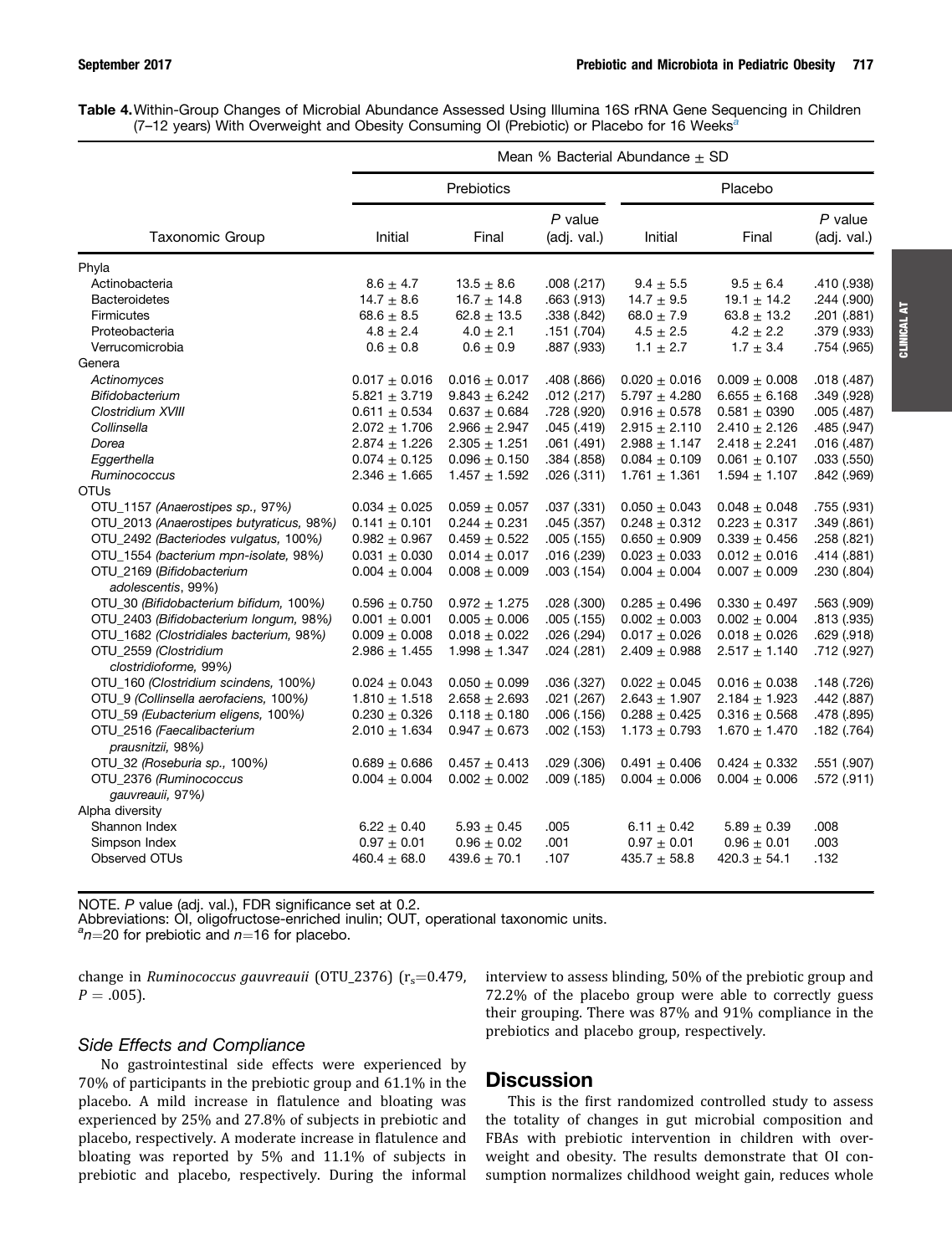<span id="page-7-0"></span>

Figure 2. Heat map of the Spearman rank correlations between biological and gut microbial outcomes. Correlations were performed on the change in outcomes over the 16-week intervention.  $P < .05$  and  $P < .01$ . BF, body fat; BMI, body mass index; HDL, high-density lipoprotein; LDL, low-density lipoprotein; CRP, C-reactive protein; IL, interleukin; TNF $\alpha$ , tumor necrosis factor alpha; UDCA, ursodeoxycholic acid; DCA, deoxycholic acid; CA, cholic acid; CDCA, chenodeoxycholic acid; HDCA, hyodeoxycholic acid; LCA, lithocholic acid; FA, fecal bile acids.

body and trunk body fat, modifies primary FBAs, and selectively alters gut microbiota.

Although weight loss is a key outcome in obesity interventions, pediatric trials must consider the confounding effects of growth. One other trial with prebiotics in youth<sup>29</sup> did not observe a reduction in absolute body weight with OI, which is consistent with our findings. However, height and weight are expected to increase linearly in children 6–10 years old with little difference between the sexes; in particular, body weight is expected to increase 2–3 kg annually. $30$  Based on our 4-month intervention data, the annual projected body weight increase in the prebiotic group would be 3 kg, within the expected range, whereas the projected increase in the placebo group was 8 kg, almost triple the expected yearly increase. The normalization of absolute body weight gain with OI is important because it allowed children to meet and not exceed expected growth trends.<sup>[29](#page-10-0)</sup> This normalization may be attributed in part to the improved appetite control we previously demonstrated in the OI group.<sup>3</sup>

In the present study, the reduction in percent body fat observed in the subjects consuming OI was similarly observed by Abrams et al $^{13}$  $^{13}$  $^{13}$  as a reduction in total fat mass in normal weight and overweight children consuming 8 g of OI with supplemental calcium for a year. Important from a metabolic health perspective, $32$  percent trunk fat was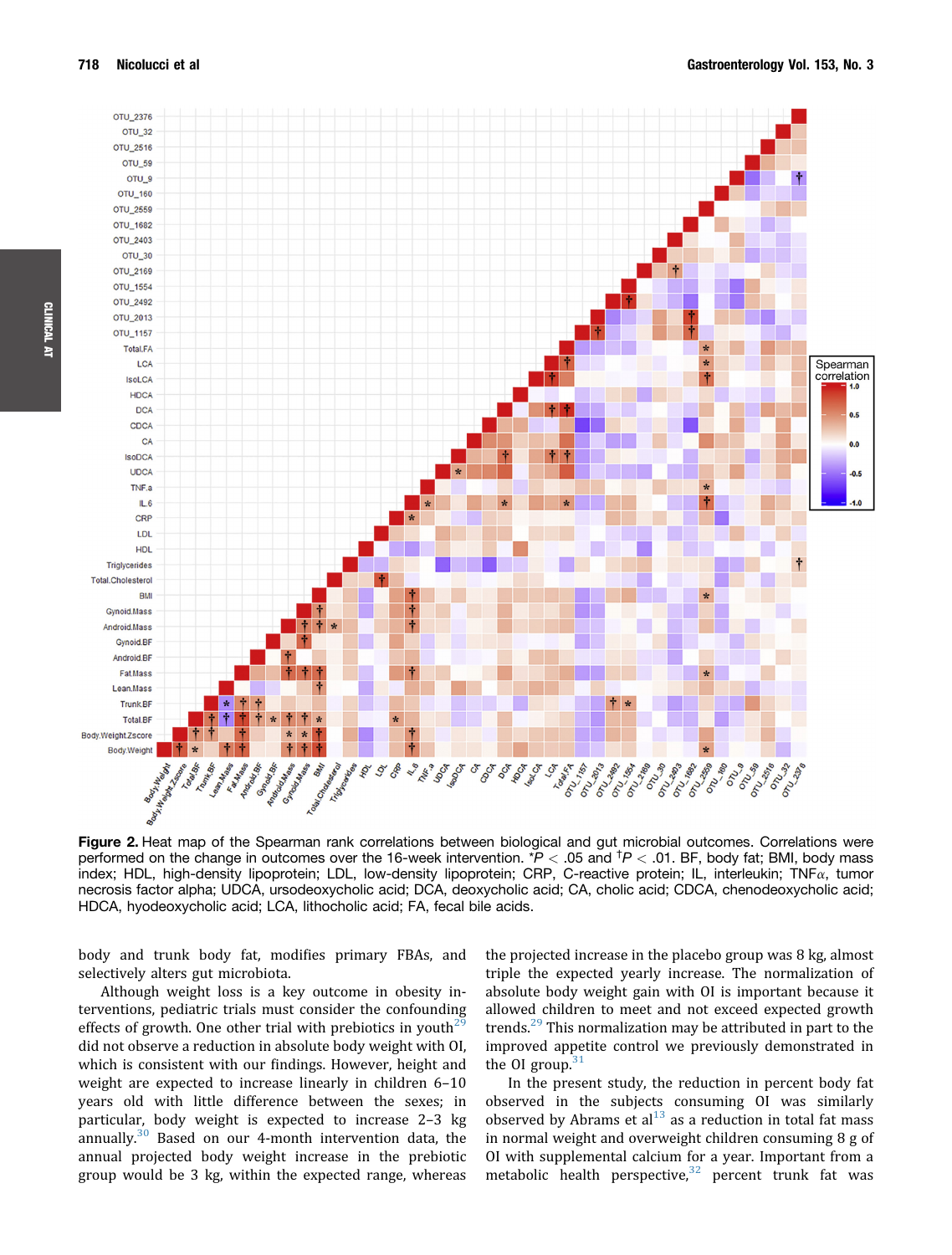decreased in our participants consuming OI, which was similarly observed in adults with overweight and obesity consuming oligofructose for 12 weeks.<sup>[8](#page-9-0)</sup> The decrease in central adiposity in the present study could explain in part the significant reduction in serum triglycerides observed in the prebiotics group.

A proposed mechanistic link between obesity and its associated comorbidities, such as insulin resistance, is lowgrade inflammation. Increased IL-6 and TNF- $\alpha$  are seen in adult obesity, $33$  while C-reactive protein is positively correlated with obesity in children and adults. $33,34$  In healthy, normal-weight adults, there was no change in cytokines following prebiotic intake, likely because baseline levels were not elevated enough to detect differ-ences.<sup>[35](#page-10-0)</sup> This is likely the case in our subjects as well, given that IL-6 was the only cytokine significantly reduced with prebiotic and greater inflammation is typically needed to see a treatment response.  $36,37$  We did observe a trend toward a reduction in metabolic endotoxemia, which is consistent with reduced LPS seen with inulin-type fructan intake in otherwise healthy obese adults, healthy normal weight adults, and overweight and obese women with T2D.[9,35,38](#page-9-0)–[40](#page-9-0)

Microbial metabolites, such as FBAs, are 1 potential mechanism through which changes in gut microbiota composition impact host physiology.<sup>[41](#page-10-0)</sup> Increased primary FBAs have been associated with negative clinical outcomes, including diarrhea-prominent irritable bowel syndrome, which was associated with a significant decrease in Bifido-bacterium.<sup>[5](#page-9-0)</sup> Of relevance to obesity, increased serum levels of the primary BA, CDCA relative to total BAs (CDCA%) was seen in obesity with T2D > obesity > overweight > healthy control. $42$  There was also a positive correlation between CDCA% and BMI, HbA1c, LDL-cholesterol, and triglycerides. $42$  In our participants, no change in fecal CDCA% was seen in the OI group (albeit a numerical but not significant decrease) but there was a significant 17% increase in the placebo group over time. It is possible that intake of OI mitigated the natural trajectory of increased primary FBAs seen in the placebo group, in part through increased Bifidobacterium. [43](#page-10-0)

Although our current understanding of what constitutes a healthy microbiota is still incomplete, certain genera have been established as primarily beneficial, including species in the genus Bifidobacterium.<sup>[44](#page-10-0)</sup> Infant studies highlight the benefits of increased bifidobacteria, with Bifidobacterium spp. dominating the gut of breast-fed infants that is associated with a reduced likelihood of overweight and obesity in childhood. $45,46$  Similarly, adults with obesity had a significant reduction in Bifidobacterium spp. compared with healthy weight. $47$  Our analysis of microbial changes at the genus level showed sequencing results that mirrored those from qPCR. Significant increases in Bifidobacterium spp. within the prebiotic group in this study was the only microbial change when assessed with qPCR, which was also observed in diverse adult cohorts consuming various prebiotics. $9,10,35$  Sequencing analysis in the present study also showed significant increases in OTUs representing Bifidobacterium such as Bifidobacterium longum (OTU\_2403),

which was similarly observed after prebiotic supplementa-tion in women with obesity.<sup>[10](#page-9-0)</sup> In the adult human gut, significant increases in Bifidobacterium were observed after  $>$ 10 g/day of short-chain fructooligosaccharides.<sup>[48](#page-10-0)</sup> In our pediatric population, we observed a significant bifidogenic response in the prebiotic group with a lower 8 g/day dose of OI.

The definition of prebiotic is currently a hotly debated issue, largely because of advancements in high-throughput sequencing showing changes beyond Bifidobacterium and Lactobacillus and the requirement for selective utilization.<sup>[7](#page-9-0)</sup> In accordance with this debate, changes in several other species and genera were observed with OI consumption, although the number remained limited, supporting a selective utilization argument. In the present study, a significant decrease in Bacteroides vulgatus (OTU\_2492) was observed with OI consumption. Importantly, this reduction in B vulgatus was correlated with a reduction in percent trunk fat over the 16-week intervention. This positive correlation between *B* vulgatus and adiposity was also observed in women with obesity after prebiotic intervention. C clostridioforme has been defined as a pathogenic bacteria associated with serious and invasive human infection.<sup>49</sup> In reference to metabolic disease, 2 metagenome projects observed C clostridioforme significantly enriched in patients with T2D compared with healthy controls. $50,51$  In the present study, Clostridium clostridioforme (OTU\_2559) decreased in prebiotic vs placebo, and it was significantly positively correlated with changes in different biological and compositional outcomes.

Faecalibacterium prausnitzii is a prominent butyrateproducing bacterium that has been suggested to have an anti-inflammatory role in inflammatory bowel disease and has been negatively correlated with LPS in participants with obesity.<sup>[9,52](#page-9-0)</sup> In the present study, however, F prausnitzii (OTU\_2516) significantly decreased with OI consumption. This result is consistent with a cross-sectional study in India showing increased F prausnitzii abundance in children with obesity compared with non-obese children with  $qPCR$ <sup>[53](#page-10-0)</sup> and more recently with Illumina sequencing showing 20% higher abundance of  $F$  prausnitzii in Italian children with obesity compared with normal-weight, $54$  including a positive correlation of BMI z-score with Faecalibacterium. Conversely, in adult populations, prebiotic significantly increased *F. prausnitzii* abundance,  $9,55$  and these differences may be because of the cross-feeding interactions between bifidobacteria and F prausnitzii.<sup>[56](#page-10-0)</sup> In vitro analysis revealed that the relationship between bifidobacteria and  $F$  prausnitzii, in the presence of inulin-type fructans, could be commensal or competitive, and this relationship was dependent on the bifidobacterial strain and its capacity for prebiotic degradation. Functional differences between genetic phylotypes of F prausnitzii with different capacities for butyrate production have also been observed with lean individuals having a genetic variant with a more moderate capacity for butyrate production compared with individuals with obesity and  $T2D^{57}$  $T2D^{57}$  $T2D^{57}$  In accordance with this, children with obesity had higher stool concentrations of butyrate compared with normal-weight controls.<sup>[58](#page-10-0)</sup>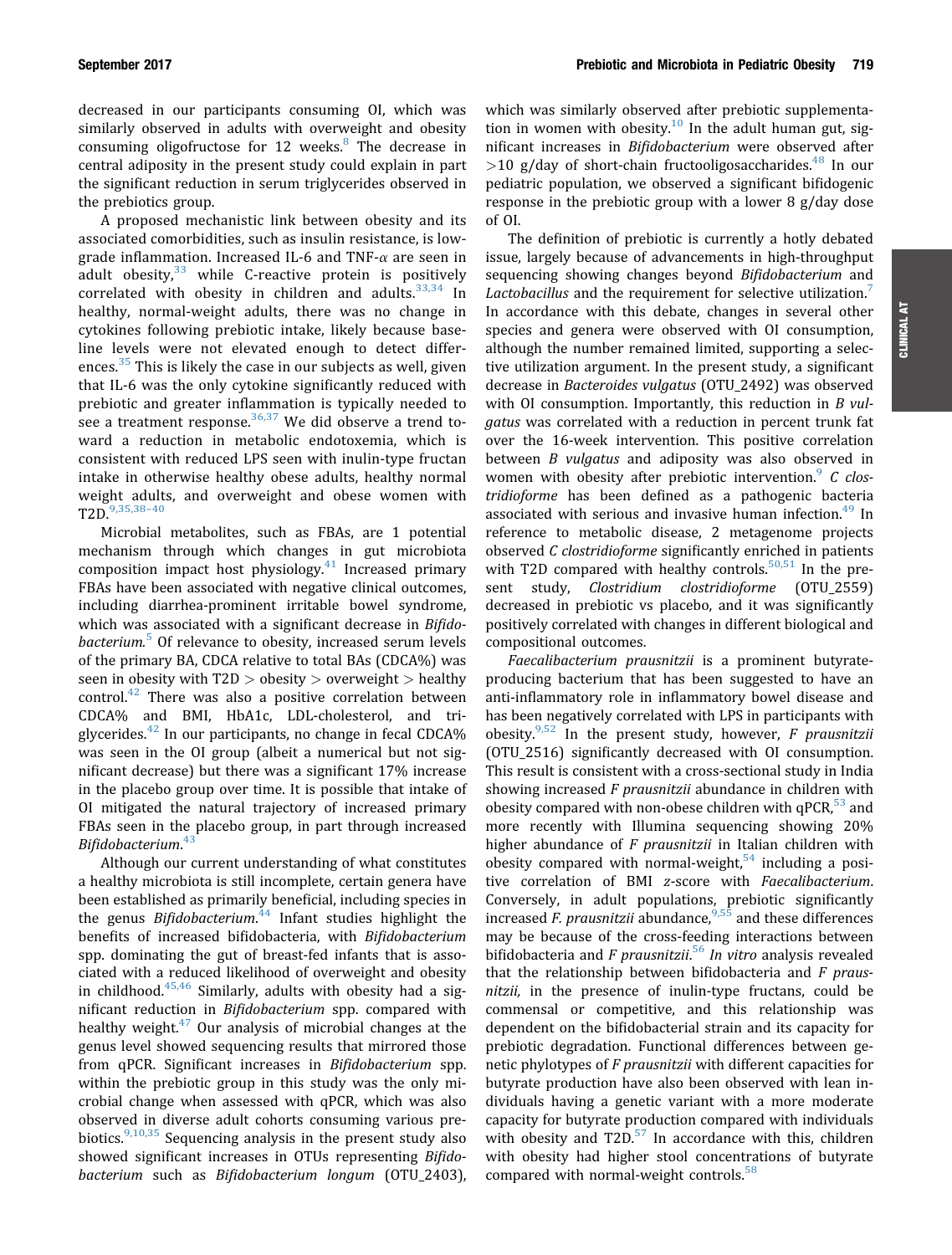<span id="page-9-0"></span>There are some limitations to our study, including a reduced generalizability of our findings because of the primarily white and middle to high socioeconomic status of our participants. Our participants were also otherwise healthy overweight and obese children and, therefore, future studies should also include a pediatric population with greater metabolic dysfunction to more fully understand how genotype and environment affect the relationship between the host and the gut microbiome.<sup>7</sup> Lastly, many children in the study did not have regular bowel movements; therefore, our stool collection at baseline and final test days could not be tightly controlled (eg, time of day, 24-hour collection), which could affect the concentrations of some fecal metabolites such as FBAs.

In conclusion, supplementation with OI improved obesity outcomes in children with overweight/obesity. Importantly, we have shown that OI induced specific gut bacterial shifts compared with placebo. The metabolic and microbial findings from this study provide a foundation for a larger clinical trial in the pediatric population. Prebiotics are inexpensive and non-invasive and, therefore, a plausible dietary intervention in the overweight and obese pediatric population.

# Supplementary Material

Note: To access the supplementary material accompanying this article, visit the online version of Gastroenterology at [www.gastrojournal.org,](http://www.gastrojournal.org) and at [http://dx.doi.org/10.1053/](http://dx.doi.org/10.1053/j.gastro.2017.05.055) [j.gastro.2017.05.055](http://dx.doi.org/10.1053/j.gastro.2017.05.055).

### References

- 1. [Arora T, Backhed F. The gut microbiota and metabolic](http://refhub.elsevier.com/S0016-5085(17)35698-6/sref1) [disease: Current understanding and future perspectives.](http://refhub.elsevier.com/S0016-5085(17)35698-6/sref1) [J Intern Med 2016;280:339](http://refhub.elsevier.com/S0016-5085(17)35698-6/sref1)–[349.](http://refhub.elsevier.com/S0016-5085(17)35698-6/sref1)
- 2. [Cani PD, Bibiloni R, Knauf C, et al. Changes in gut](http://refhub.elsevier.com/S0016-5085(17)35698-6/sref2) [microbiota control metabolic endotoxemia-induced](http://refhub.elsevier.com/S0016-5085(17)35698-6/sref2) infl[ammation in high-fat diet](http://refhub.elsevier.com/S0016-5085(17)35698-6/sref2)–[induced obesity and](http://refhub.elsevier.com/S0016-5085(17)35698-6/sref2) [diabetes in mice. Diabetes 2008;57:1470](http://refhub.elsevier.com/S0016-5085(17)35698-6/sref2)–[1481](http://refhub.elsevier.com/S0016-5085(17)35698-6/sref2).
- 3. [Cani PD, Amar J, Iglesias MA, et al. Metabolic endo](http://refhub.elsevier.com/S0016-5085(17)35698-6/sref3)[toxemia initiates obesity and insulin resistance. Diabetes](http://refhub.elsevier.com/S0016-5085(17)35698-6/sref3) [2007;56:1761](http://refhub.elsevier.com/S0016-5085(17)35698-6/sref3)–[1772.](http://refhub.elsevier.com/S0016-5085(17)35698-6/sref3)
- 4. [Spruss A, Kanuri G, Stahl C, et al. Metformin protects](http://refhub.elsevier.com/S0016-5085(17)35698-6/sref4) [against the development of fructose-induced steatosis](http://refhub.elsevier.com/S0016-5085(17)35698-6/sref4) [in mice: role of the intestinal barrier function. Lab Investig](http://refhub.elsevier.com/S0016-5085(17)35698-6/sref4) [2012;92:1020](http://refhub.elsevier.com/S0016-5085(17)35698-6/sref4)–[1032.](http://refhub.elsevier.com/S0016-5085(17)35698-6/sref4)
- 5. [Duboc H, Rainteau D, Rajca S, et al. Increase in](http://refhub.elsevier.com/S0016-5085(17)35698-6/sref5) [fecal primary bile acids and dysbiosis in patients with](http://refhub.elsevier.com/S0016-5085(17)35698-6/sref5) [diarrhea-predominant irritable bowel syndrome.](http://refhub.elsevier.com/S0016-5085(17)35698-6/sref5) [Neurogastroenterol Motil 2012;24:513](http://refhub.elsevier.com/S0016-5085(17)35698-6/sref5)–[520](http://refhub.elsevier.com/S0016-5085(17)35698-6/sref5).
- 6. [Gibson GR, Scott KP, Rastall RA, et al. Dietary](http://refhub.elsevier.com/S0016-5085(17)35698-6/sref6) [prebiotics: current status and new de](http://refhub.elsevier.com/S0016-5085(17)35698-6/sref6)finition. Food Sci [Technol Bull Funct Foods 2010;7:1](http://refhub.elsevier.com/S0016-5085(17)35698-6/sref6)–[19](http://refhub.elsevier.com/S0016-5085(17)35698-6/sref6).
- 7. [Bindels LB, Delzenne NM, Cani PD, et al. Towards a](http://refhub.elsevier.com/S0016-5085(17)35698-6/sref7) [more comprehensive concept for prebiotics. Nat Rev](http://refhub.elsevier.com/S0016-5085(17)35698-6/sref7) [Gastroenterol Hepatol 2015;12:303](http://refhub.elsevier.com/S0016-5085(17)35698-6/sref7)–[310](http://refhub.elsevier.com/S0016-5085(17)35698-6/sref7).
- 8. [Parnell JA, Reimer RA. Weight loss during oligofructose](http://refhub.elsevier.com/S0016-5085(17)35698-6/sref8) [supplementation is associated with decreased ghrelin](http://refhub.elsevier.com/S0016-5085(17)35698-6/sref8)

[and increased peptide YY in overweight and obese](http://refhub.elsevier.com/S0016-5085(17)35698-6/sref8) [adults. Am J Clin Nutr 2009;89:1751](http://refhub.elsevier.com/S0016-5085(17)35698-6/sref8)–[1759.](http://refhub.elsevier.com/S0016-5085(17)35698-6/sref8)

- 9. [Dewulf EM, Cani PD, Claus SP, et al. Insight into the](http://refhub.elsevier.com/S0016-5085(17)35698-6/sref9) [prebiotic concept: lessons from an exploratory, double](http://refhub.elsevier.com/S0016-5085(17)35698-6/sref9) [blind intervention study with inulin-type fructans in obese](http://refhub.elsevier.com/S0016-5085(17)35698-6/sref9) [women. Gut 2013;62:1112](http://refhub.elsevier.com/S0016-5085(17)35698-6/sref9)–[1121.](http://refhub.elsevier.com/S0016-5085(17)35698-6/sref9)
- 10. [Salazar N, Dewulf EM, Neyrinck AM, et al. Inulin-type](http://refhub.elsevier.com/S0016-5085(17)35698-6/sref10) [fructans modulate intestinal Bi](http://refhub.elsevier.com/S0016-5085(17)35698-6/sref10)fidobacterium species [populations and decrease fecal short-chain fatty acids in](http://refhub.elsevier.com/S0016-5085(17)35698-6/sref10) [obese women. Clin Nutr 2015;34:501](http://refhub.elsevier.com/S0016-5085(17)35698-6/sref10)–[507](http://refhub.elsevier.com/S0016-5085(17)35698-6/sref10).
- 11. [Weiss R, Caprio S. The metabolic consequences of](http://refhub.elsevier.com/S0016-5085(17)35698-6/sref11) [childhood obesity. Best Pract Res Clin Endocrinol Metab](http://refhub.elsevier.com/S0016-5085(17)35698-6/sref11) [2005;19:405](http://refhub.elsevier.com/S0016-5085(17)35698-6/sref11)–[419](http://refhub.elsevier.com/S0016-5085(17)35698-6/sref11).
- 12. Abrams SA, Griffi[n IJ, Hawthorne KM, et al.](http://refhub.elsevier.com/S0016-5085(17)35698-6/sref12) [A combination of prebiotic short- and long-chain inulin](http://refhub.elsevier.com/S0016-5085(17)35698-6/sref12)[type fructans enhances calcium absorption and bone](http://refhub.elsevier.com/S0016-5085(17)35698-6/sref12) [mineralization in young adolescents. Am J Clin Nutr](http://refhub.elsevier.com/S0016-5085(17)35698-6/sref12) [2005;82:471](http://refhub.elsevier.com/S0016-5085(17)35698-6/sref12)–[476](http://refhub.elsevier.com/S0016-5085(17)35698-6/sref12).
- 13. Abrams SA, Griffi[n IJ, Hawthorne KM, et al. Effect of](http://refhub.elsevier.com/S0016-5085(17)35698-6/sref13) [prebiotic supplementation and calcium intake on body](http://refhub.elsevier.com/S0016-5085(17)35698-6/sref13) [mass index. J Pediatr 2007;151:293](http://refhub.elsevier.com/S0016-5085(17)35698-6/sref13)–[298.](http://refhub.elsevier.com/S0016-5085(17)35698-6/sref13)
- 14. [Savoye M, Shaw M, Dziura J, et al. Effects of a weight](http://refhub.elsevier.com/S0016-5085(17)35698-6/sref14) [management program on body composition and meta](http://refhub.elsevier.com/S0016-5085(17)35698-6/sref14)[bolic parameters in overweight children. JAMA 2007;](http://refhub.elsevier.com/S0016-5085(17)35698-6/sref14) [297:2697](http://refhub.elsevier.com/S0016-5085(17)35698-6/sref14)–[2704.](http://refhub.elsevier.com/S0016-5085(17)35698-6/sref14)
- 15. [Arnberg K, Larnkjær A, Michaelsen KF, et al. Central](http://refhub.elsevier.com/S0016-5085(17)35698-6/sref15) [adiposity and protein intake are associated with arterial](http://refhub.elsevier.com/S0016-5085(17)35698-6/sref15) [stiffness in overweight children. J Nutr 2012;142:](http://refhub.elsevier.com/S0016-5085(17)35698-6/sref15) [878](http://refhub.elsevier.com/S0016-5085(17)35698-6/sref15)–[885.](http://refhub.elsevier.com/S0016-5085(17)35698-6/sref15)
- 16. USDA/ARS Children's Nutrition Research Center. Pediatric body composition reference charts. Available at: [https://www.bcm.edu/bodycomplab/Flashapps/AllDX](https://www.bcm.edu/bodycomplab/Flashapps/AllDXArefsChartpage.html) [ArefsChartpage.html.](https://www.bcm.edu/bodycomplab/Flashapps/AllDXArefsChartpage.html)
- 17. [Godin G, Shephard RJ. Godin leisure-time exercise](http://refhub.elsevier.com/S0016-5085(17)35698-6/sref17) [questionnaire. Med Sci Sports Exerc 1997;29:S36](http://refhub.elsevier.com/S0016-5085(17)35698-6/sref17)–[S38.](http://refhub.elsevier.com/S0016-5085(17)35698-6/sref17)
- 18. The Oxford Centre for Diabetes Endocrinology and Metabolism. HOMA calculator. Available at: [https://www.](https://www.dtu.ox.ac.uk/homacalculator/) [dtu.ox.ac.uk/homacalculator/](https://www.dtu.ox.ac.uk/homacalculator/).
- 19. [Kakiyama G, Muto A, Takei H, et al. A simple and](http://refhub.elsevier.com/S0016-5085(17)35698-6/sref19) [accurate HPLC method for fecal bile acid pro](http://refhub.elsevier.com/S0016-5085(17)35698-6/sref19)file in [healthy and cirrhotic subjects: validation by GC-MS and](http://refhub.elsevier.com/S0016-5085(17)35698-6/sref19) [LC-MS. J Lipid Res 2014;55:978](http://refhub.elsevier.com/S0016-5085(17)35698-6/sref19)–[990](http://refhub.elsevier.com/S0016-5085(17)35698-6/sref19).
- 20. [Bomhof MR, Saha DC, Reid DT, et al. Combined effects](http://refhub.elsevier.com/S0016-5085(17)35698-6/sref20) of oligofructose and Bifi[dobacterium animalis on gut](http://refhub.elsevier.com/S0016-5085(17)35698-6/sref20) [microbiota and glycemia in obese rats. Obesity 2014;](http://refhub.elsevier.com/S0016-5085(17)35698-6/sref20) [22:763](http://refhub.elsevier.com/S0016-5085(17)35698-6/sref20)–[771.](http://refhub.elsevier.com/S0016-5085(17)35698-6/sref20)
- 21. [Collins KH, Paul HA, Reimer RA, et al. Relationship](http://refhub.elsevier.com/S0016-5085(17)35698-6/sref21) between infl[ammation, the gut microbiota, and metabolic](http://refhub.elsevier.com/S0016-5085(17)35698-6/sref21) [osteoarthritis development: Studies in a rat model.](http://refhub.elsevier.com/S0016-5085(17)35698-6/sref21) [Osteoarthr Cartil 2015;23:1989](http://refhub.elsevier.com/S0016-5085(17)35698-6/sref21)–[1998](http://refhub.elsevier.com/S0016-5085(17)35698-6/sref21).
- 22. [Bomhof MR, Paul HA, Geuking MB, et al. Improvement in](http://refhub.elsevier.com/S0016-5085(17)35698-6/sref22) [adiposity with oligofructose is modi](http://refhub.elsevier.com/S0016-5085(17)35698-6/sref22)fied by antibiotics in [obese rats. FASEB J 2016;30:fj-201600151R.](http://refhub.elsevier.com/S0016-5085(17)35698-6/sref22)
- 23. [Krumbeck JA, Maldonado-Gomez MX, Martínez I, et al.](http://refhub.elsevier.com/S0016-5085(17)35698-6/sref23) [In vivo selection to identify bacterial strains with](http://refhub.elsevier.com/S0016-5085(17)35698-6/sref23) [enhanced ecological performance in synbiotic applica](http://refhub.elsevier.com/S0016-5085(17)35698-6/sref23)[tions. Appl Environ Microbiol 2015;81:2455](http://refhub.elsevier.com/S0016-5085(17)35698-6/sref23)–[2465](http://refhub.elsevier.com/S0016-5085(17)35698-6/sref23).
- 24. R Core Team. R: a language and environment for statistical computing. R Found Stat Comput 2015: Vienna, Austria.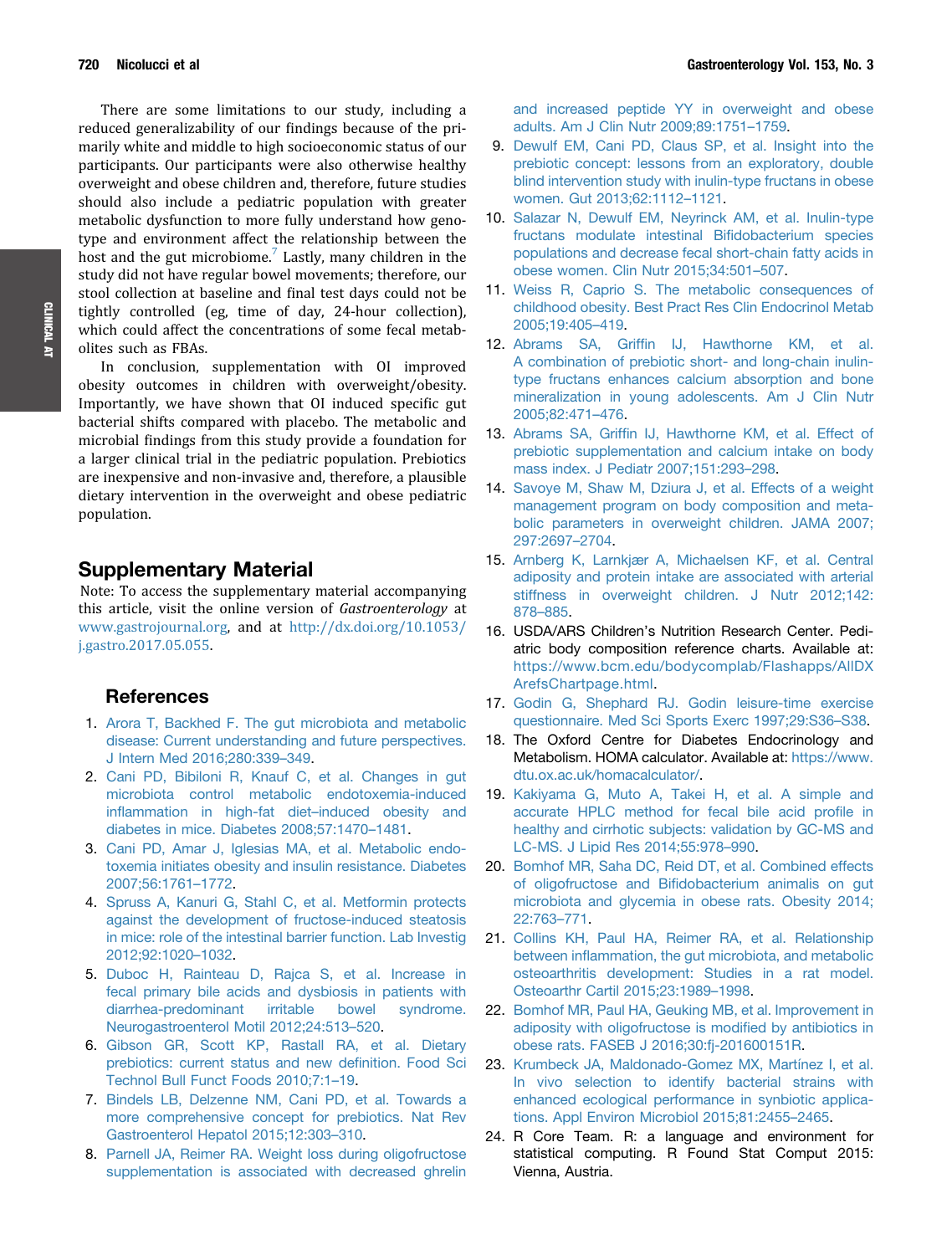- <span id="page-10-0"></span>25. [Bates D, Mächler M, Bolker B, et al.](http://refhub.elsevier.com/S0016-5085(17)35698-6/sref25) fitting linear mixed[effects models using lme4. J Stat Softw 2015;67:1](http://refhub.elsevier.com/S0016-5085(17)35698-6/sref25)–[48.](http://refhub.elsevier.com/S0016-5085(17)35698-6/sref25)
- 26. Oksanen J, Blanchet FG, Kindt R, et al. Vegan: community ecology package. R package version 2.3-2. 2015.
- 27. [Strimmer K. fdrtool: a versatile R package for estimating](http://refhub.elsevier.com/S0016-5085(17)35698-6/sref27) [local and tail area-based false discovery rates. Bioinfor](http://refhub.elsevier.com/S0016-5085(17)35698-6/sref27)[matics 2008;24:1461](http://refhub.elsevier.com/S0016-5085(17)35698-6/sref27)–[1462](http://refhub.elsevier.com/S0016-5085(17)35698-6/sref27).
- 28. [Manios Y, Moschonis G, Kourlaba G, et al. Prevalence](http://refhub.elsevier.com/S0016-5085(17)35698-6/sref28) [and independent predictors of insulin resistance in](http://refhub.elsevier.com/S0016-5085(17)35698-6/sref28) [children from Crete, Greece: the Children Study. Diabet](http://refhub.elsevier.com/S0016-5085(17)35698-6/sref28) [Med 2008;25:65](http://refhub.elsevier.com/S0016-5085(17)35698-6/sref28)–[72.](http://refhub.elsevier.com/S0016-5085(17)35698-6/sref28)
- 29. [Liber A, Szajewska H. Effect of oligofructose supple](http://refhub.elsevier.com/S0016-5085(17)35698-6/sref29)[mentation on body weight in overweight and obese](http://refhub.elsevier.com/S0016-5085(17)35698-6/sref29) [children: a randomised, double-blind, placebo-controlled](http://refhub.elsevier.com/S0016-5085(17)35698-6/sref29) [trial. Br J Nutr 2014;112:2068](http://refhub.elsevier.com/S0016-5085(17)35698-6/sref29)–[2074](http://refhub.elsevier.com/S0016-5085(17)35698-6/sref29).
- 30. [Malina R. Normal weight gain in growing children. Heal](http://refhub.elsevier.com/S0016-5085(17)35698-6/sref30) [Weight J 1999;13:13](http://refhub.elsevier.com/S0016-5085(17)35698-6/sref30)–[14.](http://refhub.elsevier.com/S0016-5085(17)35698-6/sref30)
- 31. [Hume MP, Nicolucci AC, Reimer RA. Prebiotic supple](http://refhub.elsevier.com/S0016-5085(17)35698-6/sref31)[mentation improves appetite control in children with](http://refhub.elsevier.com/S0016-5085(17)35698-6/sref31) [overweight and obesity: a randomized controlled trial.](http://refhub.elsevier.com/S0016-5085(17)35698-6/sref31) [Am J Clin Nutr 2017;105:790](http://refhub.elsevier.com/S0016-5085(17)35698-6/sref31)–[799](http://refhub.elsevier.com/S0016-5085(17)35698-6/sref31).
- 32. [Despres J-P, Lemieux I. Abdominal obesity and](http://refhub.elsevier.com/S0016-5085(17)35698-6/sref32) [metabolic syndrome. Nature 2006;444:881](http://refhub.elsevier.com/S0016-5085(17)35698-6/sref32)–[887](http://refhub.elsevier.com/S0016-5085(17)35698-6/sref32).
- 33. [Bastard J-P, Jardel C, Bruckert E, et al. Elevated levels of](http://refhub.elsevier.com/S0016-5085(17)35698-6/sref33) [interleukin 6 are reduced in serum and subcutaneous](http://refhub.elsevier.com/S0016-5085(17)35698-6/sref33) [adipose tissue of obese women after weight loss. J Clin](http://refhub.elsevier.com/S0016-5085(17)35698-6/sref33) [Endocrinol Metab 2000;85:3338](http://refhub.elsevier.com/S0016-5085(17)35698-6/sref33)–[3342.](http://refhub.elsevier.com/S0016-5085(17)35698-6/sref33)
- 34. [Ford ES, Galuska DA, Gillespie C, et al. C-reactive](http://refhub.elsevier.com/S0016-5085(17)35698-6/sref34) [protein and body mass index in children:](http://refhub.elsevier.com/S0016-5085(17)35698-6/sref34) findings from [the Third National Health and Nutrition Examination](http://refhub.elsevier.com/S0016-5085(17)35698-6/sref34) [Survey, 1988-1994. J Pediatr 2001;138:486](http://refhub.elsevier.com/S0016-5085(17)35698-6/sref34)–[492.](http://refhub.elsevier.com/S0016-5085(17)35698-6/sref34)
- 35. [Lecerf J-M, Dépeint F, Clerc E, et al. Xylo-oligosaccha](http://refhub.elsevier.com/S0016-5085(17)35698-6/sref35)[ride \(XOS\) in combination with inulin modulates both the](http://refhub.elsevier.com/S0016-5085(17)35698-6/sref35) [intestinal environment and immune status in healthy](http://refhub.elsevier.com/S0016-5085(17)35698-6/sref35) [subjects, while XOS alone only shows prebiotic proper](http://refhub.elsevier.com/S0016-5085(17)35698-6/sref35)[ties. Br J Nutr 2012;108:1847](http://refhub.elsevier.com/S0016-5085(17)35698-6/sref35)–[1858.](http://refhub.elsevier.com/S0016-5085(17)35698-6/sref35)
- 36. [Varma MC, Kusminski CM, Azharian S, et al. Metabolic](http://refhub.elsevier.com/S0016-5085(17)35698-6/sref36) [endotoxaemia in childhood obesity. BMC Obes 2016;](http://refhub.elsevier.com/S0016-5085(17)35698-6/sref36) [3:3.](http://refhub.elsevier.com/S0016-5085(17)35698-6/sref36)
- 37. [Weiss R, Dziura J, Burgert TS, et al. Obesity and the](http://refhub.elsevier.com/S0016-5085(17)35698-6/sref37) [metabolic syndrome in children and adolescents. N Engl](http://refhub.elsevier.com/S0016-5085(17)35698-6/sref37) [J Med 2004;350:2362](http://refhub.elsevier.com/S0016-5085(17)35698-6/sref37)–[2374](http://refhub.elsevier.com/S0016-5085(17)35698-6/sref37).
- 38. [Dehghan P, Pourghassem Gargari B, Asghari Jafar](http://refhub.elsevier.com/S0016-5085(17)35698-6/sref38)[abadi M. Oligofructose-enriched inulin improves some](http://refhub.elsevier.com/S0016-5085(17)35698-6/sref38) infl[ammatory markers and metabolic endotoxemia in](http://refhub.elsevier.com/S0016-5085(17)35698-6/sref38) [women with type 2 diabetes mellitus: a randomized](http://refhub.elsevier.com/S0016-5085(17)35698-6/sref38) [controlled clinical trial. Nutrition 2014;30:418](http://refhub.elsevier.com/S0016-5085(17)35698-6/sref38)–[423](http://refhub.elsevier.com/S0016-5085(17)35698-6/sref38).
- 39. [Dehghan P, Pourghassem Gargari B, Asghari Jafar-](http://refhub.elsevier.com/S0016-5085(17)35698-6/sref39)[Abadi M, et al. Inulin controls in](http://refhub.elsevier.com/S0016-5085(17)35698-6/sref39)flammation and metabolic [endotoxemia in women with type 2 diabetes mellitus: a](http://refhub.elsevier.com/S0016-5085(17)35698-6/sref39) [randomized-controlled clinical trial. Int J Food Sci Nutr](http://refhub.elsevier.com/S0016-5085(17)35698-6/sref39) [2014;65:117](http://refhub.elsevier.com/S0016-5085(17)35698-6/sref39)–[123](http://refhub.elsevier.com/S0016-5085(17)35698-6/sref39).
- 40. [Parnell JA, Klancic T, Reimer RA. Oligofructose](http://refhub.elsevier.com/S0016-5085(17)35698-6/sref40) [decreases serum lipopolysaccharide and plasminogen](http://refhub.elsevier.com/S0016-5085(17)35698-6/sref40) [activator inhibitor-1 in adults with overweight/obesity.](http://refhub.elsevier.com/S0016-5085(17)35698-6/sref40) [Obesity 2017;25:510](http://refhub.elsevier.com/S0016-5085(17)35698-6/sref40)–[513](http://refhub.elsevier.com/S0016-5085(17)35698-6/sref40).
- 41. [Wahlstrom A, Sayin SI, Marschall HU, et al. Intestinal](http://refhub.elsevier.com/S0016-5085(17)35698-6/sref41) [crosstalk between bile acids and microbiota and its](http://refhub.elsevier.com/S0016-5085(17)35698-6/sref41) [impact on host metabolism. Cell Metab 2016;24:41](http://refhub.elsevier.com/S0016-5085(17)35698-6/sref41)–[50.](http://refhub.elsevier.com/S0016-5085(17)35698-6/sref41)
- 42. Yu H, Ni Y[, Bao Y, et al. Chenodeoxycholic acid as a](http://refhub.elsevier.com/S0016-5085(17)35698-6/sref42) [potential prognostic marker for roux-en-y gastric bypass](http://refhub.elsevier.com/S0016-5085(17)35698-6/sref42) [in Chinese obese patients. J Clin Endocrinol Metab 2015;](http://refhub.elsevier.com/S0016-5085(17)35698-6/sref42) [100:4222](http://refhub.elsevier.com/S0016-5085(17)35698-6/sref42)–[4230.](http://refhub.elsevier.com/S0016-5085(17)35698-6/sref42)
- 43. [Ridlon J, Kang D, Hylemon P, et al. Bile acids and the gut](http://refhub.elsevier.com/S0016-5085(17)35698-6/sref43) [microbiome. Curr Opin Gastroenterol 2014;30:332](http://refhub.elsevier.com/S0016-5085(17)35698-6/sref43)–[338.](http://refhub.elsevier.com/S0016-5085(17)35698-6/sref43)
- 44. [Gibson GR, Roberfroid MB. Dietary modulation of the](http://refhub.elsevier.com/S0016-5085(17)35698-6/sref44) [human colonic microbiota: introducing the concept of](http://refhub.elsevier.com/S0016-5085(17)35698-6/sref44) [prebiotics. J Nutr 1995;126:1401](http://refhub.elsevier.com/S0016-5085(17)35698-6/sref44)–[1412](http://refhub.elsevier.com/S0016-5085(17)35698-6/sref44).
- 45. [Di Gioia D, Aloisio I, Mazzola G, et al. Bi](http://refhub.elsevier.com/S0016-5085(17)35698-6/sref45)fidobacteria: their [impact on gut microbiota composition and their appli](http://refhub.elsevier.com/S0016-5085(17)35698-6/sref45)[cations as probiotics in infants. Appl Microbiol](http://refhub.elsevier.com/S0016-5085(17)35698-6/sref45) [Biotechnol 2013;98:563](http://refhub.elsevier.com/S0016-5085(17)35698-6/sref45)–[577.](http://refhub.elsevier.com/S0016-5085(17)35698-6/sref45)
- 46. [Kalliomäki M, Collado MC, Salminen S, et al. Early dif](http://refhub.elsevier.com/S0016-5085(17)35698-6/sref46)[ferences in fecal microbiota composition in children may](http://refhub.elsevier.com/S0016-5085(17)35698-6/sref46) [predict overweight. Am J Cinical Nutr 2008;87:534](http://refhub.elsevier.com/S0016-5085(17)35698-6/sref46)–[538](http://refhub.elsevier.com/S0016-5085(17)35698-6/sref46).
- 47. [Schwiertz A, Taras D, Schäfer K, et al. Microbiota and](http://refhub.elsevier.com/S0016-5085(17)35698-6/sref47) [SCFA in lean and overweight healthy subjects. Obesity](http://refhub.elsevier.com/S0016-5085(17)35698-6/sref47) [2009;18:190](http://refhub.elsevier.com/S0016-5085(17)35698-6/sref47)–[195](http://refhub.elsevier.com/S0016-5085(17)35698-6/sref47).
- 48. [Bouhnik Y, Vahedi K, Achour L, et al. Short-chain](http://refhub.elsevier.com/S0016-5085(17)35698-6/sref48) [fructo-oligosaccharide administration dose-dependently](http://refhub.elsevier.com/S0016-5085(17)35698-6/sref48) increases fecal bifi[dobacteria in healthy humans. J Nutr](http://refhub.elsevier.com/S0016-5085(17)35698-6/sref48) [1999;129:113](http://refhub.elsevier.com/S0016-5085(17)35698-6/sref48)–[116](http://refhub.elsevier.com/S0016-5085(17)35698-6/sref48).
- 49. [Finegold SM, Song Y, Liu C, et al. Clostridium clos](http://refhub.elsevier.com/S0016-5085(17)35698-6/sref49)[tridioforme: a mixture of three clinically important](http://refhub.elsevier.com/S0016-5085(17)35698-6/sref49) [species. Eur J Clin Microbiol Infect Dis 2005;24:319](http://refhub.elsevier.com/S0016-5085(17)35698-6/sref49)–[324.](http://refhub.elsevier.com/S0016-5085(17)35698-6/sref49)
- 50. Karlsson FH, Tremaroli V[, Nookaew I, et al. Gut meta](http://refhub.elsevier.com/S0016-5085(17)35698-6/sref50)[genome in European women with normal, impaired and](http://refhub.elsevier.com/S0016-5085(17)35698-6/sref50) [diabetic glucose control. Nature 2013;498:99](http://refhub.elsevier.com/S0016-5085(17)35698-6/sref50)–[103](http://refhub.elsevier.com/S0016-5085(17)35698-6/sref50).
- 51. Qin J, Li Y, Cai Z[, et al. A metagenome-wide association](http://refhub.elsevier.com/S0016-5085(17)35698-6/sref51) [study of gut microbiota in type 2 diabetes. Nature 2012;](http://refhub.elsevier.com/S0016-5085(17)35698-6/sref51) [490:55](http://refhub.elsevier.com/S0016-5085(17)35698-6/sref51)–[60.](http://refhub.elsevier.com/S0016-5085(17)35698-6/sref51)
- 52. Sokol H, Pigneur B[, Watterlot L, et al. Faecalibacterium](http://refhub.elsevier.com/S0016-5085(17)35698-6/sref52) prausnitzii is an anti-infl[ammatory commensal bacterium](http://refhub.elsevier.com/S0016-5085(17)35698-6/sref52) identifi[ed by gut microbiota analysis of Crohn disease](http://refhub.elsevier.com/S0016-5085(17)35698-6/sref52) [patients. Proc Natl Acad Sci U S A 2008;105:16731](http://refhub.elsevier.com/S0016-5085(17)35698-6/sref52)–[16736.](http://refhub.elsevier.com/S0016-5085(17)35698-6/sref52)
- 53. [Balamurugan R, George G, Kabeerdoss J, et al. Quanti](http://refhub.elsevier.com/S0016-5085(17)35698-6/sref53)[tative differences in intestinal Faecalibacterium prausnitzii](http://refhub.elsevier.com/S0016-5085(17)35698-6/sref53) [in obese Indian children. Br J Nutr 2010;103:335](http://refhub.elsevier.com/S0016-5085(17)35698-6/sref53)–[338](http://refhub.elsevier.com/S0016-5085(17)35698-6/sref53).
- 54. [Riva A, Borgo F, Lassandro C, et al. Pediatric obesity is](http://refhub.elsevier.com/S0016-5085(17)35698-6/sref54) [associated with an altered gut microbiota and discordant](http://refhub.elsevier.com/S0016-5085(17)35698-6/sref54) [shifts in Firmicutes populations. Environ Microbiol 2017;](http://refhub.elsevier.com/S0016-5085(17)35698-6/sref54) [19:95](http://refhub.elsevier.com/S0016-5085(17)35698-6/sref54)–[105.](http://refhub.elsevier.com/S0016-5085(17)35698-6/sref54)
- 55. [Ramirez-Farias C, Slezak K, Fuller Z, et al. Effect of inulin](http://refhub.elsevier.com/S0016-5085(17)35698-6/sref55) [on the human gut microbiota: stimulation of Bi](http://refhub.elsevier.com/S0016-5085(17)35698-6/sref55)fido[bacterium adolescentis and Faecalibacterium prausnitzii.](http://refhub.elsevier.com/S0016-5085(17)35698-6/sref55) [Br J Nutr 2009;101:541](http://refhub.elsevier.com/S0016-5085(17)35698-6/sref55)–[550.](http://refhub.elsevier.com/S0016-5085(17)35698-6/sref55)
- 56. [Moens F, Weckx S. Vuyst L De. Bi](http://refhub.elsevier.com/S0016-5085(17)35698-6/sref56)fidobacterial inulin-type [fructan degradation capacity determines cross-feeding](http://refhub.elsevier.com/S0016-5085(17)35698-6/sref56) interactions between bifi[dobacteria and Faecalibacterium](http://refhub.elsevier.com/S0016-5085(17)35698-6/sref56) [prausnitzii. Int J Food Microbiol 2016;231:76](http://refhub.elsevier.com/S0016-5085(17)35698-6/sref56)–[85](http://refhub.elsevier.com/S0016-5085(17)35698-6/sref56).
- 57. [Hippe B, Remely M, Aumueller E, et al. Faecalibacterium](http://refhub.elsevier.com/S0016-5085(17)35698-6/sref57) [prausnitzii phylotypes in type two diabetic, obese, and](http://refhub.elsevier.com/S0016-5085(17)35698-6/sref57) [lean control subjects. Benef Microbes 2016;7:511](http://refhub.elsevier.com/S0016-5085(17)35698-6/sref57)–[517](http://refhub.elsevier.com/S0016-5085(17)35698-6/sref57).
- 58. [Payne AN, Chassard C, Zimmermann M, et al. The](http://refhub.elsevier.com/S0016-5085(17)35698-6/sref58) [metabolic activity of gut microbiota in obese children is](http://refhub.elsevier.com/S0016-5085(17)35698-6/sref58) [increased compared with normal-weight children and](http://refhub.elsevier.com/S0016-5085(17)35698-6/sref58) [exhibits more exhaustive substrate utilization. Nutr](http://refhub.elsevier.com/S0016-5085(17)35698-6/sref58) [Diabetes 2011;1:e12.](http://refhub.elsevier.com/S0016-5085(17)35698-6/sref58)